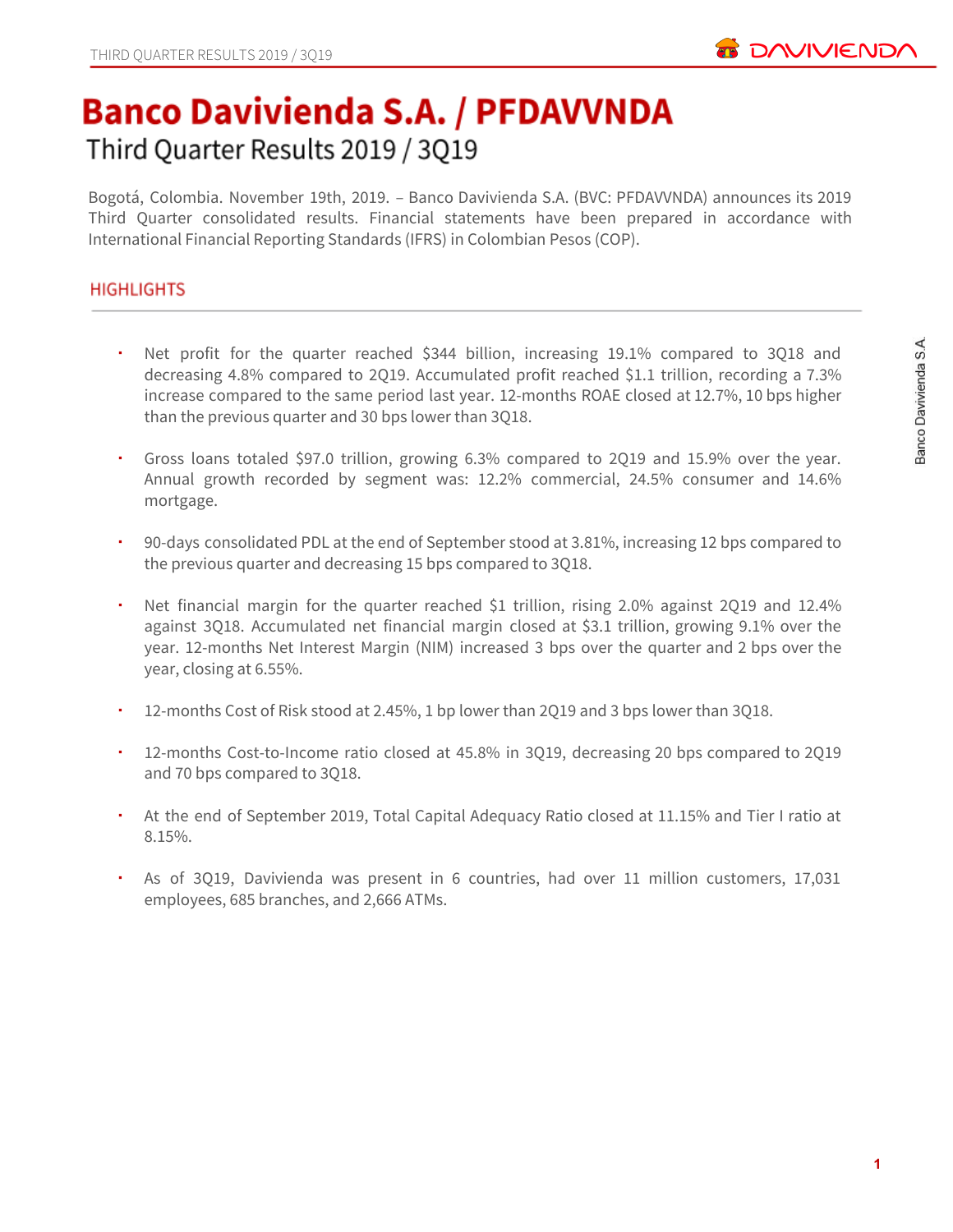# **ECONOMIC ENVIRONMENT COLOMBIA**

High levels of uncertainty around the world marked the third quarter of 2019, meanwhile major economies moderated their growth. As a matter of fact, the *Global Economic Policy Uncertainty Index* (an *1* indicator of society's concern about the economic situation) reached an all-time high due to slow progress in trade war negotiations between China and the United States, uncertainty regarding Brexit and economic activity slowdown in Europe. Preliminary figures show that growth rates for 3Q19 in the United States, Eurozone, and China were 2.0%, 1.1%, and 6.0%, respectively, decreasing when compared to 2Q19 and 3Q18.

During 3Q19, the average price of WTI oil fell to \$56.33 USD, a 5.9% decrease against 2Q19 and a 19% decrease against 3Q18. This price drop is still associated with the global economic slowdown, considering that OPEC production shrank, mainly in Saudi Arabia as a result of attacks against oil facilities on September 14th.

Annual GDP growth in 3Q19 was 3.3%, higher than the 3.0% growth registered in 2Q19. Cumulative GDP growth over the first three quarters of 2019 stood at 3.1%, above the figure reported this time last year (2.5%). Household spending and investment showed a positive performance growing 4.9% and 5.5%, respectively.

In Colombia, Central Bank's interest rate remained unchanged at 4.25% given economic growth below potential level and inflation within the target range. At the end of 3Q19, inflation was 3.82%, which is higher than inflation in June 2019 (3.42%) and September 2018 (3.23%), mainly as a result of the 5.52% annual increase of food prices.

The COP to USD exchange rate<sup>2</sup> reached an average of \$3,338.9 in 3Q19, topping the average exchange rate recorded in 2Q19 (\$3,239.4), and experiencing two successive historical peaks: COP \$3,477 on August 29th and COP \$3,462 on September 29th. The pressure on the exchange rate is derived from increased uncertainty and international risk aversion, along with lower oil prices (which are also linked to concerns regarding global growth).

Internal tax revenue totaled COP \$40.8 trillion in 3Q19, growing 12.6% compared to 3Q18. In September, taxpayers who opted for the simple regime started paying taxes and the deadline to benefit from asset normalization expired. Moreover, revenue associated with tax administration totaled COP \$3.5 trillion<sup>3</sup>, an 18.1% increase over 2Q19. As a result, in the first nine months of the year 78% of the COP \$157 trillion revenue target for 2019 had been accomplished<sup>4</sup>.

 $1$  The index is calculated as a weighted average (by its share in GDP) of uncertainty indicators at the national level for the 20 most important economies in the world. Each national indicator shows the intensity in the number of quotes from newspaper articles that simultaneously combine words associated with "economy", "uncertainty", as well as terms such as "deficit" and "legislation".

<sup>&</sup>lt;sup>2</sup> Foreign exchange rate figures refer to the Official Exchange Rate.

<sup>&</sup>lt;sup>3</sup> This figure excludes revenues raised in connection with the non-existent assets and liabilities normalization benefit established in the tax reform approved at the end of 2018.

<sup>4</sup> Document prepared by the Executive Department for Economic Studies with information available as of November 8, 2019.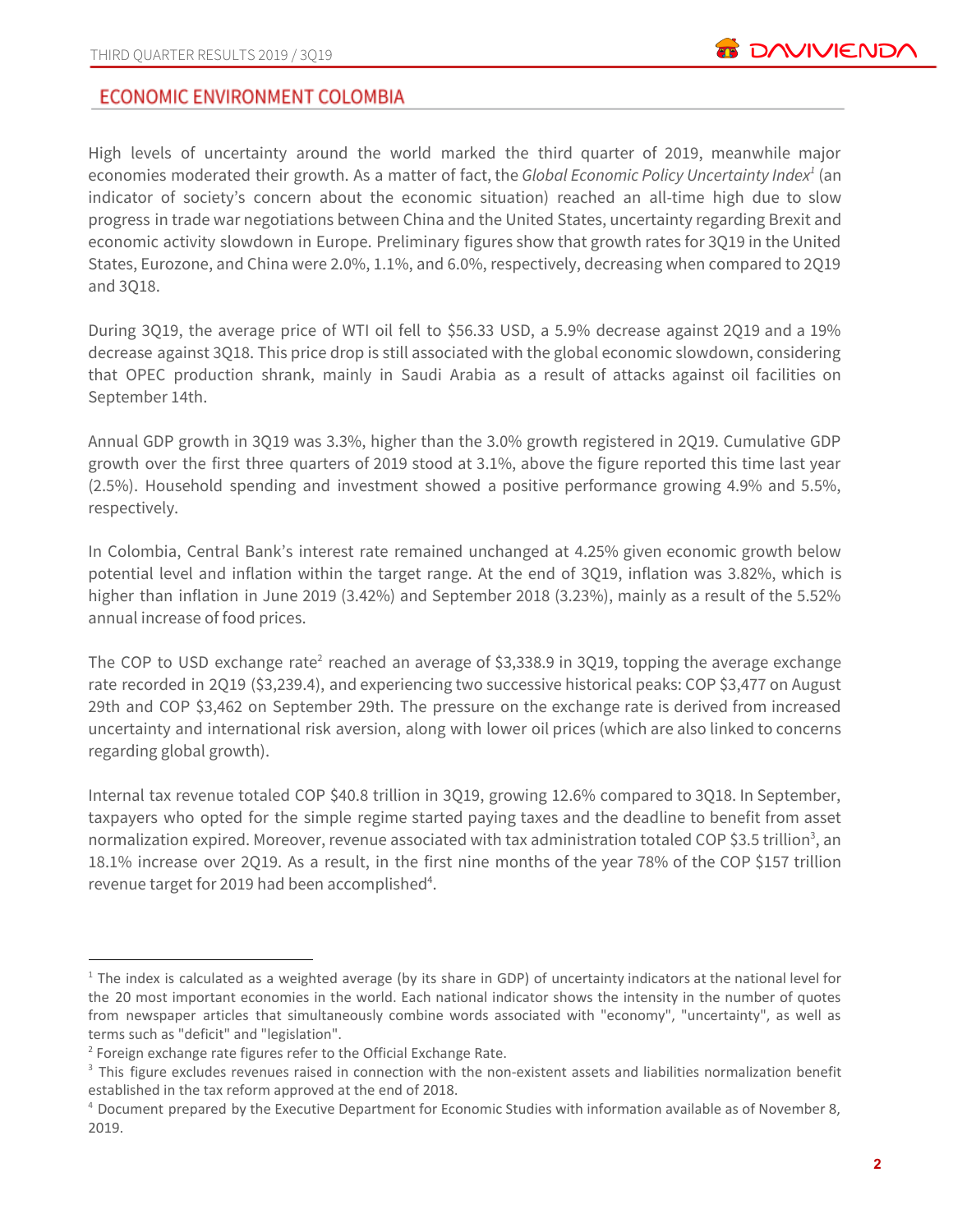# ECONOMIC ENVIRONMENT CENTRAL AMERICA

Economic growth slowed down once again in the region during 2Q19. Honduras had the greatest downturn due to poorer performance in the agricultural, manufacturing and trade sectors. As a result, GDP in Honduras expanded 1.85% annually in 2Q19, below the figure reported in 1Q19 (3,54%).

Throughout the region, coffee, African palm and shrimp production were affected by climate factors (lower rainfall and warming), as well as international price drops, which reduce the incentive to harvest crops.

In El Salvador, GDP annual variation in 2Q19 was 1.98%, lower than the 2.11% figure recorded in 1Q19. As a result of less agricultural development projects, there was a lower demand for professional, scientific and technical activities which made this sector the major contributor to the slowdown.

GDP growth in Costa Rica in 2Q19 was 1.44%, below the 1.64% growth in 1Q19, due to reduced dynamism of domestic demand associated with low consumer confidence. In contrast, medical equipment and devices exports performed well.

Annual GDP growth rate in Panama was 2.85%, lower when compared to the 1Q19 growth rate of 3.07%, mainly as a result of the transportation and commerce sectors deceleration, affected by lower revenues from tolls in the Panama Canal and trade contraction in the Colon Free Zone, respectively.

On the other hand, during July and August, economic activity measured using IMAE-IVAE monthly indicators suggested a recovery in Costa Rica and a slowdown in El Salvador and Honduras, against average annual growth recorded in 2Q19.

The average inflation in the region in 3Q19 decreased versus the previous quarter due to a slowdown in El Salvador and Honduras as well as a steeper contraction in Panama. On the other hand, in Costa Rica, inflation increased.

Average annual inflation in 3Q19 was 2.76% in Costa Rica, -0.35% in El Salvador, 4.47% in Honduras and -0.49% in Panama, whereas in 2Q19 annual inflation rate was 2.27%, 0.71%, 4.94% and -0.21%, respectively. In Costa Rica as well as in Honduras inflation remained within the target range set by their Central Banks.

The Monetary Policy Rate (MPR) in Costa Rica went to 3.75% from 4.50% at the end of 3Q19. According to the country's Central Bank, the rate-cutting cycle continued with the aim to boost economic growth, which stands below its potential. Conversely, MPR in Honduras stayed at 5.75%.

The behavior of the Costa Rican Colon and the Honduran Lempira remains uneven. While the Colon appreciated 4.83% throughout the year as of September, the Lempira has depreciated 1.17% over the same period.

Finally, risk ratings did not change in 3Q19 and neither did the outlooks.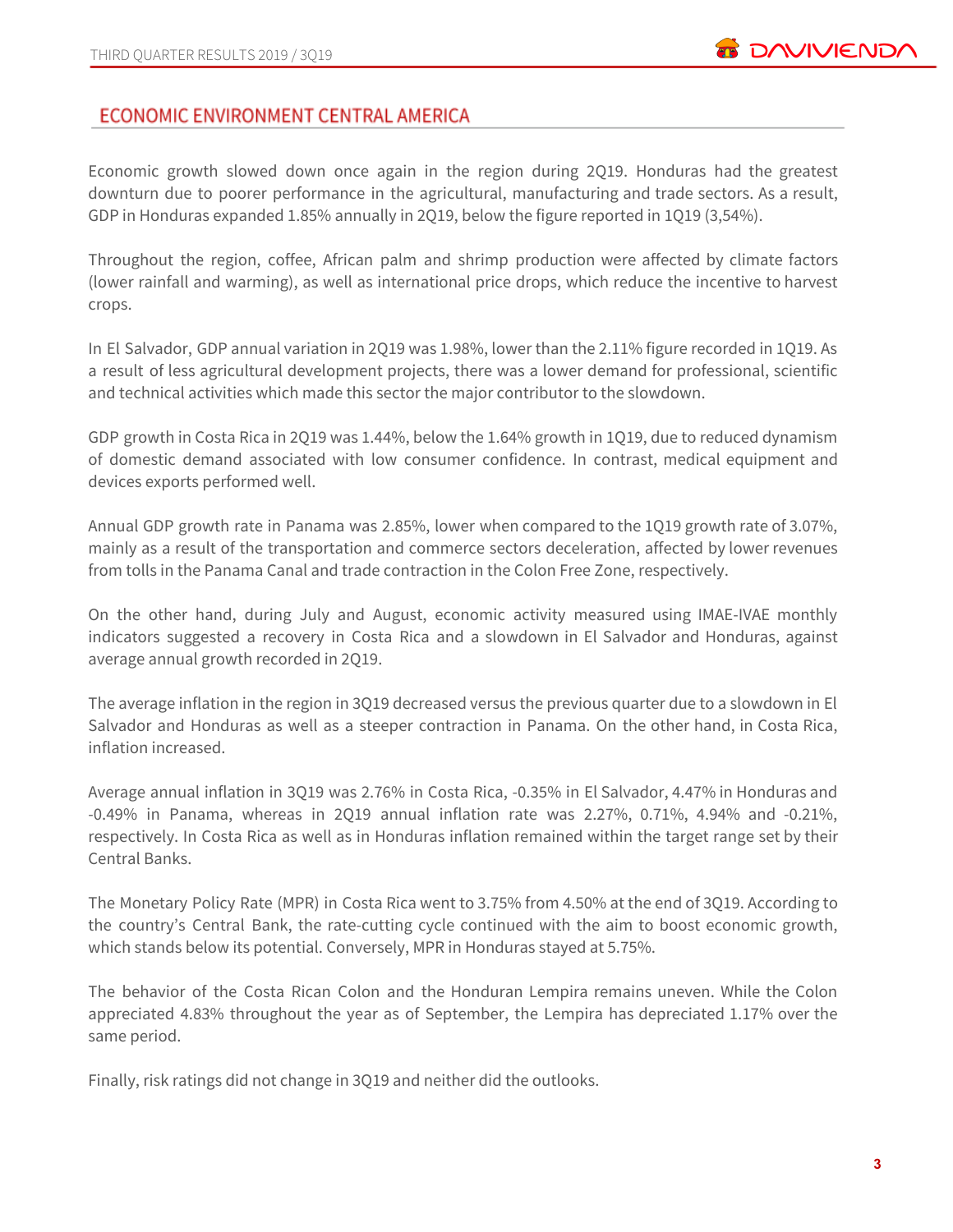# **MAIN CONSOLIDATED FIGURES:**

# **Statement of Financial Condition**

| (COP billion)                       |                |                |                |         | % Chg.     |
|-------------------------------------|----------------|----------------|----------------|---------|------------|
| <b>Assets</b>                       | <b>Sep. 18</b> | <b>Jun. 19</b> | <b>Sep. 19</b> | Q/Q     | <b>Y/Y</b> |
| Cash and Interbank Funds            | 9,416          | 10,643         | 9,643          | $-9.4$  | 2.4        |
| Investments                         | 10,058         | 11,864         | 12,430         | 4.8     | 23.6       |
| Gross Loan Portfolio                | 83,653         | 91,266         | 96,988         | 6.3     | 15.9       |
| Loan Loss Reserves                  | $-3,514$       | $-4,206$       | $-4,572$       | 8.7     | 30.1       |
| Property, Plant and Equipment       | 714            | 1,839          | 1,798          | $-2.2$  | 151.8      |
| <b>Other Assets</b>                 | 4,206          | 4,809          | 4,741          | $-1.4$  | 12.7       |
| <b>Total Assets</b>                 | 104,533        | 116,214        | 121,028        | 4.1     | 15.8       |
|                                     |                |                |                |         |            |
| <b>Liabilities</b>                  |                |                |                |         |            |
| Repos and Interbank Liabilities     | 2,108          | 2,631          | 2,234          | $-15.1$ | 6.0        |
| <b>Demand Deposits</b>              | 32,638         | 38,167         | 38,715         | 1.4     | 18.6       |
| <b>Term Deposits</b>                | 32,790         | 34,188         | 35,998         | 5.3     | 9.8        |
| <b>Bonds</b>                        | 9,920          | 11,167         | 12,754         | 14.2    | 28.6       |
| Credits                             | 11,552         | 12,083         | 12,993         | 7.5     | 12.5       |
| <b>Other Liabilities</b>            | 4,591          | 6,124          | 5,950          | $-2.8$  | 29.6       |
| <b>Total Liabilities</b>            | 93,598         | 104,360        | 108,644        | 4.1     | 16.1       |
| <b>Equity</b>                       |                |                |                |         |            |
| Non-controlling Interest            | 84             | 96             | 103            | 7.7     | 22.8       |
| Equity                              | 10,851         | 11,759         | 12,281         | 4.4     | 13.2       |
| <b>Total Equity</b>                 | 10,934         | 11,854         | 12,383         | 4.5     | 13.3       |
| <b>Total Liabilities and Equity</b> | 104,533        | 116,214        | 121,028        | 4.1     | 15.8       |

| <b>Income Statement</b>         | <b>Quarterly Figures</b> |             |             | % Chg.   |            | <b>Accumulated</b><br><b>Figures</b> | % Chg.          |         |
|---------------------------------|--------------------------|-------------|-------------|----------|------------|--------------------------------------|-----------------|---------|
| (COP billion)                   | <b>3Q18</b>              | <b>2Q19</b> | <b>3Q19</b> | Q/Q      | <b>Y/Y</b> |                                      | Sep. 18 Sep. 19 | Y/Y     |
| Interest Income                 | 2,320                    | 2,611       | 2,717       | 4.1      | 17.1       | 7,075                                | 7,975           | 12.7    |
| Loans                           | 2,173                    | 2,371       | 2,494       | 5.2      | 14.8       | 6,592                                | 7,247           | 9.9     |
| <b>Investments</b>              | 119                      | 211         | 195         | $-7.8$   | 63.5       | 405                                  | 645             | 59.4    |
| Other Income                    | 28                       | 28          | 28          | $-0.4$   | $-0.5$     | 78                                   | 83              | 5.5     |
| <b>Financial Expenses</b>       | 885                      | 995         | 1,040       | 4.5      | 17.5       | 2,647                                | 2,985           | 12.8    |
| <b>Gross Financial Margin</b>   | 1,435                    | 1,616       | 1,676       | 3.8      | 16.8       | 4,428                                | 4,990           | 12.7    |
| <b>Net Provision Expenses</b>   | 532                      | 620         | 661         | 6.5      | 24.3       | 1,562                                | 1,862           | 19.2    |
| <b>Net Interest Margin</b>      | 904                      | 996         | 1,016       | 2.0      | 12.4       | 2,866                                | 3,127           | 9.1     |
| Operating Income                | 317                      | 356         | 344         | $-3.3$   | 8.3        | 970                                  | 1,019           | 5.1     |
| <b>Operating Expenses</b>       | 830                      | 892         | 933         | 4.6      | 12.4       | 2,495                                | 2,692           | 7.9     |
| <b>Exchange and Derivatives</b> | 42                       | $-15$       | 46          | 100.0    | 10.3       | 89                                   | 32              | $-64.8$ |
| Other Income and Expenses, net  | 1                        | 7           | -8          | $-100.0$ | $-100.0$   | $-21$                                | $-25$           | $-18.4$ |
| Income Before Taxes             | 434                      | 451         | 464         | 2.9      | 7.1        | 1,410                                | 1,461           | 3.6     |
| Income Tax                      | 145                      | 89          | 120         | 34.4     | $-17.0$    | 385                                  | 362             | $-6.2$  |
| <b>Net Profit</b>               | 289                      | 362         | 344         | $-4.8$   | 19.1       | 1,024                                | 1,099           | 7.3     |

**B** DAVIVIENDA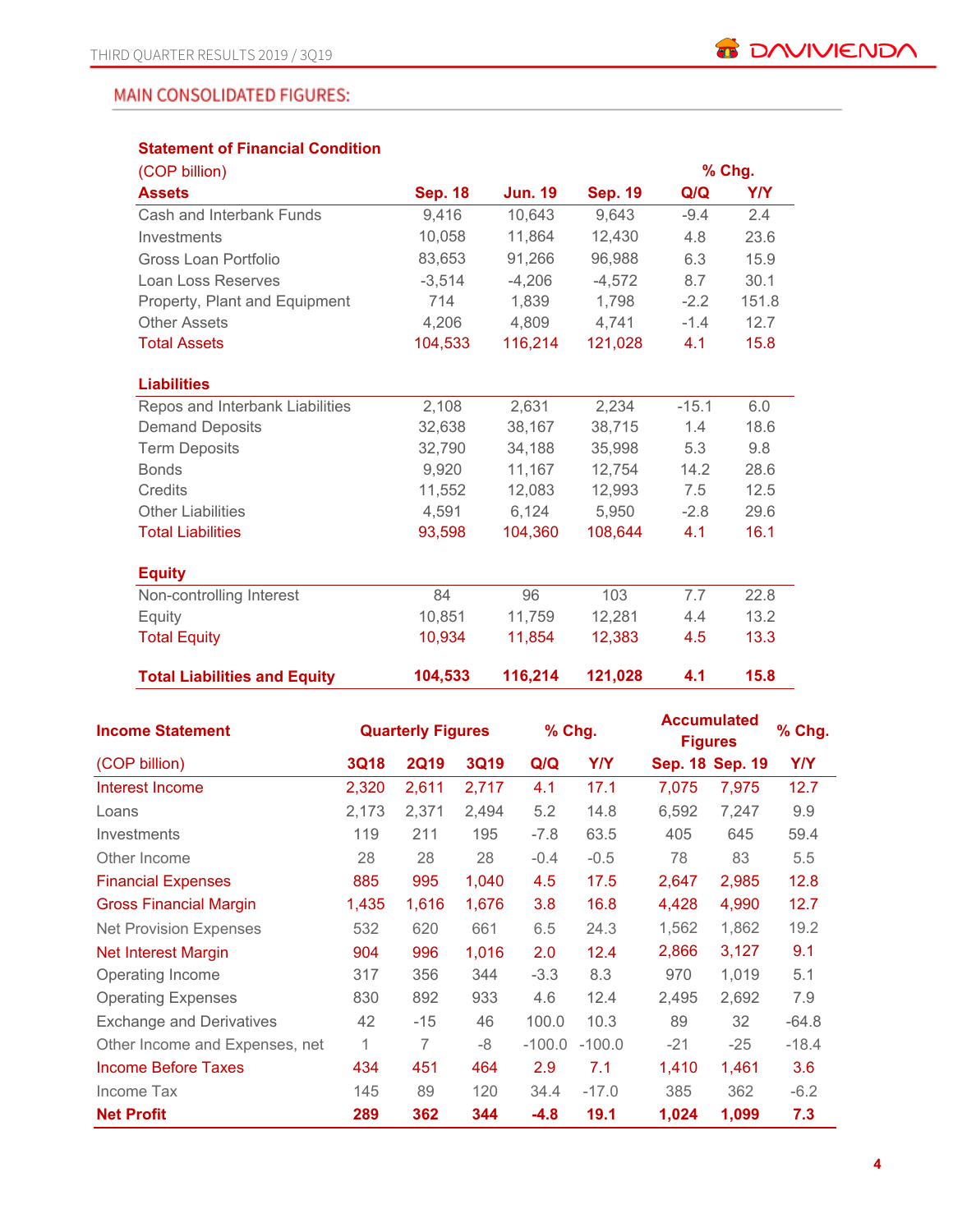# **MAIN RATIOS**

|                  |             |             |             |        | <b>Bps. Chg</b> |
|------------------|-------------|-------------|-------------|--------|-----------------|
| <b>12 Months</b> | <b>3Q18</b> | <b>2Q19</b> | <b>3Q19</b> | Q/Q    | Y/Y             |
| <b>NIM</b>       | 6.53%       | 6.52%       | 6.55%       | 3      | 2               |
| Cost of Risk     | 2.48%       | 2.46%       | 2.45%       | -1     | -3              |
| Cost-to-Income   | 46.5%       | 46.0%       | 45.8%       | $-20$  | $-71$           |
| <b>ROAE</b>      | $13.0\%$    | 12.6%       | 12.7%       | 10     | $-30$           |
| <b>ROAA</b>      | 1.40%       | $1.30\%$    | 1.30%       | $\cup$ | $-10$           |

|                           |             |             |             |        | <b>Bps. Chg</b> |
|---------------------------|-------------|-------------|-------------|--------|-----------------|
| <b>Annualized Quarter</b> | <b>3Q18</b> | <b>2Q19</b> | <b>3Q19</b> | Q/Q    | Y/Y             |
| <b>NIM</b>                | 6.24%       | 6.46%       | 6.41%       | -5     | 17              |
| Cost of Risk              | 2.54%       | 2.72%       | 2.72%       | O      | 18              |
| Cost-to-Income            | 46.2%       | 45.7%       | 45.3%       | $-40$  | $-90$           |
| <b>ROAE</b>               | $10.7\%$    | 12.5%       | $11.4\%$    | $-108$ | 65              |
| <b>ROAA</b>               | 112%        | $1.27\%$    | 1.16%       | $-11$  | 4               |

### STATEMENT OF FINANCIAL CONDITION

#### Assets

|                               |          | <b>Consolidated</b><br>(COP Billion) |                             |          |            | <b>Colombia</b><br>(COP Billion) |        |                | <b>International</b><br>(USD Million) |         |              |
|-------------------------------|----------|--------------------------------------|-----------------------------|----------|------------|----------------------------------|--------|----------------|---------------------------------------|---------|--------------|
|                               |          |                                      |                             | $%$ Chq. |            | $%$ Chg.                         |        |                | $%$ Chq.                              |         |              |
| <b>Assets</b>                 |          |                                      | Sep. 18 Jun. 19 Sep. 19 Q/Q |          | <b>Y/Y</b> | <b>Sep. 19</b>                   | Q/Q    | YN             | <b>Sep. 19</b>                        | Q/Q Y/Y |              |
| Cash and Interbank Funds      | 9.416    | 10.643                               | 9.643                       | $-9.4$   | 2.4        | 4.356                            |        | $-25.5 - 16.5$ | 1.520                                 | 1.6     | 7.6          |
| Investments                   | 10.058   | 11.864                               | 12.430                      | 4.8      | 23.6       | 10.033                           | 5.7    | 22.9           | 1.071                                 |         | $-7.2 - 1.8$ |
| Gross Loans Portfolio         | 83.653   | 91.266                               | 96.988                      | 6.3      | 15.9       | 76.832                           | 5.3    | 14.2           | 5.796                                 | 1.4     | 5.3          |
| Loan Loss Reserves            | $-3.514$ | $-4.206$                             | $-4,572$                    | 8.7      | 30.1       | $-4.011$                         | 8.2    | 30.7           | $-161$                                | 4.1     | 7.9          |
| Property, Plant and Equipment | 714      | 1.839                                | 1.798                       | $-2.2$   | 151.8      | 1.307                            | $-5.0$ | 197.6          | 141                                   |         | $-2.2$ 52.8  |
| <b>Other Assets</b>           | 4.206    | 4.809                                | 4.741                       | $-1.4$   | 12.7       | 3.521                            | $-2.8$ | 12.8           | 213                                   | $-3.7$  | 4.5          |
| <b>Total Assets</b>           |          | 104,533 116,214 121,028              |                             | 4.1      | 15.8       | 92.038                           | 2.7    | 13.4           | 8.581                                 | 0.1     | 5.2          |

# Q/Q Performance:

Total assets reached \$121.0 trillion at the end of September 2019, increasing 4.1% over the quarter. Assets grew 2.1% excluding the impact of the COP devaluation during the quarter (8.5%).

Cash and interbank funds totaled \$9.6 trillion, decreasing 9.4% compared to 2Q19 due to lower cash in foreign banks and central banks. The investment portfolio closed with a \$12.4 trillion balance, growing 4.8% mainly due to fixed income securities dynamics in the Colombian operation. Gross loans totaled \$97.0 trillion, recording a 6.3% growth over the quarter. Finally, loan-loss reserves as of September stood at \$4.6 trillion, increasing 8.7% compared to the previous quarter.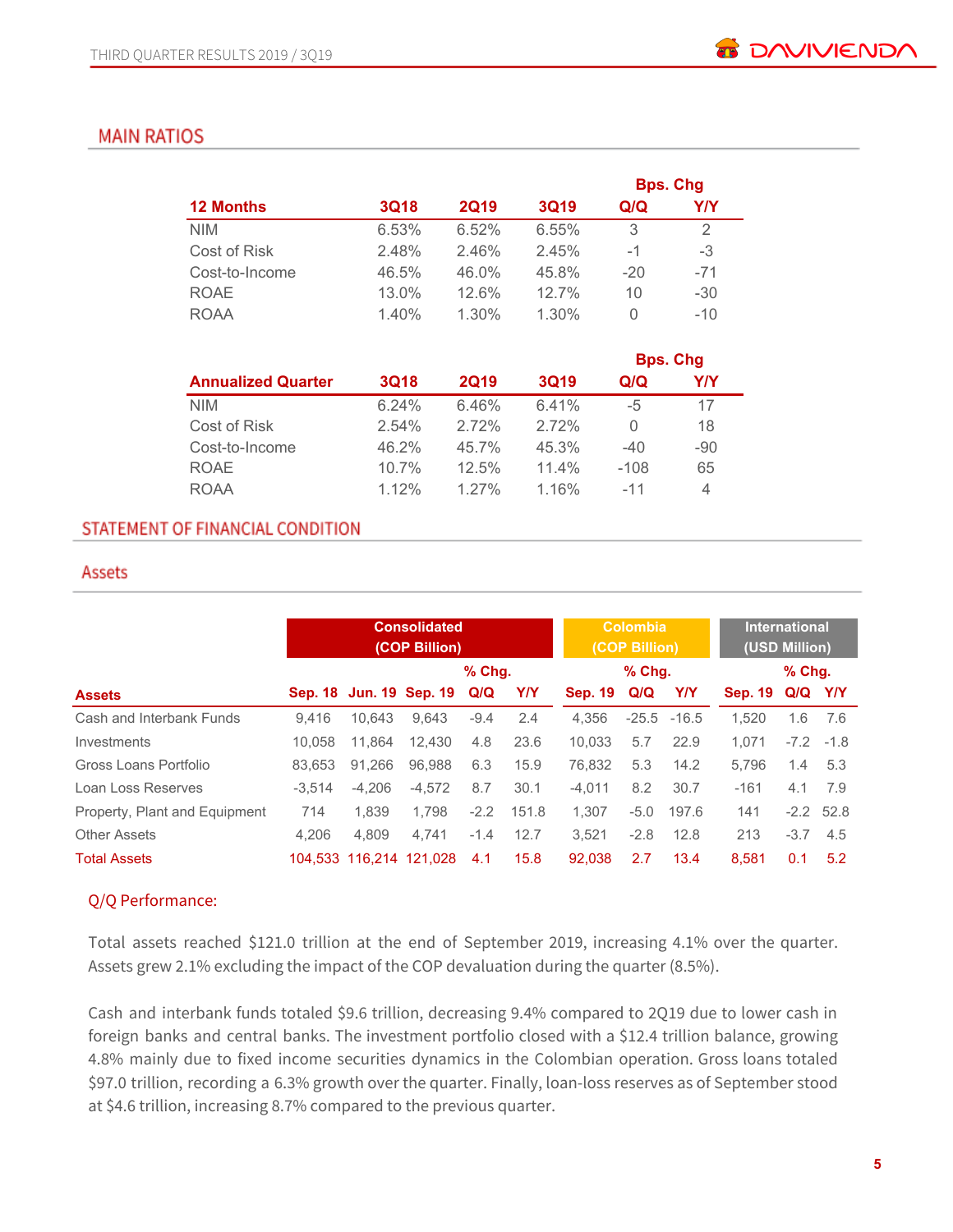### Y/Y Performance:

Assets increased 15.8% over the year. Consolidated assets grew 11.8% excluding the impact of the COP devaluation during the year (17.0%).

Cash and interbank funds rose 2.4% while the investment portfolio grew 23.6%. The increase in investments, concentrated in Colombia's operation, is explained by a higher position in the trading portfolio, as well as greater structural liquidity requirements in line with the balance sheet size. On the other hand, 5,5% of investments growth is due to exchange rate effect.

Gross loans increased 15.9% compared to 3Q18 explained by the higher dynamism in the consumer segment which increased 24.5%. Consolidated loan-loss reserves grew 30.1%, in line with portfolio growth and higher coverage levels for corporate customers from energy, transportation and infrastructure sectors.

Finally, the increase in property, plant, and equipment is due to the rights-of-use recognition following IFRS $<sup>5</sup>$  16 implementation, effective on January 1st, 2019 $<sup>6</sup>$ .</sup></sup>

### **Gross Loans**

|                    | <b>Consolidated</b><br>(COP Billion) |                                |     |                      |                | <b>Colombia</b><br>(COP Billion) |      |                | International<br>(USD Million) |            |  |
|--------------------|--------------------------------------|--------------------------------|-----|----------------------|----------------|----------------------------------|------|----------------|--------------------------------|------------|--|
|                    |                                      |                                |     | $%$ Chg.<br>$%$ Chg. |                |                                  |      |                | $%$ Chg.                       |            |  |
| <b>Gross Loans</b> |                                      | Sep. 18 Jun. 19 Sep. 19 Q/Q    |     | <b>Y/Y</b>           | <b>Sep. 19</b> | Q/Q                              | Y/Y  | <b>Sep. 19</b> | Q/Q                            | <b>Y/Y</b> |  |
| Commercial         | 42.399 45.911                        | 47,584 3.6                     |     | - 12.2               | 36,726         | 2.1                              | 9.8  | 3.122          | 0.5                            | 3.7        |  |
| Consumer           |                                      | 21,390 23,702 26,638 12.4 24.5 |     |                      | 21.715         | 12.7                             | 24.2 | 1.416          | 2.4                            | -7.8       |  |
| Mortgage           |                                      | 19.863 21.653 22.766 5.1       |     | -14.6                | 18.391         | 3.8                              | 12.4 | 1.258          | 2.6                            | 6.8        |  |
| Total              | 83,653 91,266                        | 96,988                         | 6.3 | 15.9                 | 76.832         | 5.3                              | 14.2 | 5.796          | 1.4                            | 5.3        |  |

# Q/Q Performance:

Gross loans totaled \$97.0 trillion, recording a 6.3% growth compared to 2Q19, mainly driven by the consumer portfolio. Gross loans grew 4.6% excluding the impact of the COP devaluation during the quarter (8.5%).

Commercial portfolio increased 3.6% mainly due to the behavior of SMEs and corporate segments which increased 1.1% and 8.0% in Colombia.

Consumer portfolio grew 12.4% over the quarter mainly as a result of unsecured personal loans and credit cards. In Colombia's operation unsecured personal loans grew 42.2%, while credit cards grew 9.1% compared to the previous quarter. This behavior is explained by a better macroeconomic environment, analytics-based strategies and digital initiatives, that allowed us to identify growth opportunities in adequate risk profiles from current and new customers.

<sup>5</sup> International Financial Reporting Standards.

<sup>6</sup> For more information regarding IFRS 16 implementation, please refer to Davivienda Financial Results Report 1Q19.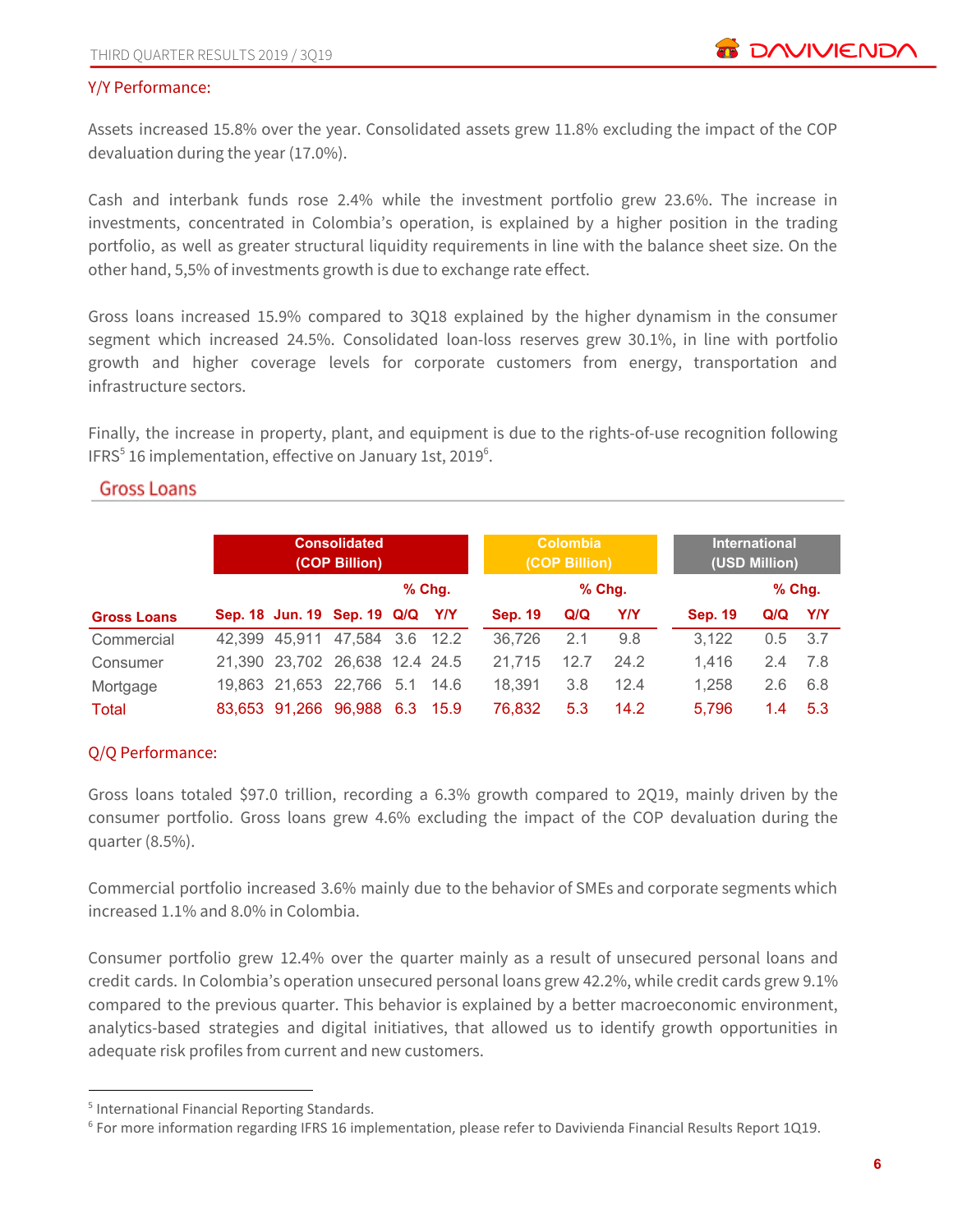Consolidated mortgage portfolio grew 5.1% over the quarter mainly due to residential housing and leasing for housing, which recorded a 7.0% and 4.2% increase, respectively, in Colombia.

In international subsidiaries, gross loans reached USD \$5.8 billion increasing 1.4% compared to the previous quarter, mainly as a result of commercial and consumer portfolios. Commercial portfolio growth was led by the corporate segment, meanwhile consumer portfolio growth was driven by payroll loans and credit cards.

# Y/Y Performance:

Consolidated gross loans grew 15.9% explained by commercial and consumer portfolios. Consolidated gross loans increased 12.6% excluding the impact of the COP devaluation during the year (17.0%).

Commercial portfolio grew 12.2%, driven by corporate and SMEs segments which increased 13.4% and 12.5%, respectively, in Colombia.

Consumer portfolio grew 24.5% due to the behavior of unsecured personal loans, payroll loans and credit cards. In Colombia's operation, these products increased 72.3%, 9.2% and 16.5%, respectively, leveraged by digital products and analytics-based strategies. At the end of September 2019, 58% of total unsecured personal loan placements were made through digital channels. 16% of payroll loans and 36% of credit cards were also disbursed through these channels. Over the year, Davivienda has gained more than 60 bps of market share in the consumer segment.

Finally, mortgage portfolio increased 14.6% over the year due to leasing for housing and social housing which recorded a 15.3% and 9.3% growth, respectively, in Colombia. In the last twelve months, mortgage loans by \$630 billion pesos were securitized.

Gross loans in international subsidiaries grew 5.3% mainly as a result of increased balances in commercial and consumer portfolios. The corporate segment explained the increase in the commercial portfolio, as payroll loans and credit cards did in the consumer portfolio.

|                 |             | <b>Consolidated</b> |             |             | <b>Colombia</b> |             | <b>International</b> |             |             |  |
|-----------------|-------------|---------------------|-------------|-------------|-----------------|-------------|----------------------|-------------|-------------|--|
| <b>PDL</b>      | <b>3Q18</b> | <b>2Q19</b>         | <b>3Q19</b> | <b>3Q18</b> | <b>2Q19</b>     | <b>3Q19</b> | <b>3Q18</b>          | <b>2Q19</b> | <b>3Q19</b> |  |
| Commercial      | 4.73%       | 4.22%               | 4.57%       | 5.53%       | 4.97%           | 5.50%       | 1.72%                | 1.53%       | 1.42%       |  |
| Consumer        | 2.51%       | 2.35%               | 2.24%       | 2.43%       | 2.23%           | 2.07%       | 2.88%                | 2.85%       | 2.99%       |  |
| Mortgage        | 3.89%       | 4.02%               | 4.05%       | 4.14%       | 4.21%           | 4.25%       | 2.76%                | 3.14%       | 3.23%       |  |
| Total $(90)^7$  | 3.96%       | 3.68%               | 3.81%       | 4.39%       | 4.06%           | 4.23%       | 2.22%                | 2.19%       | 2.20%       |  |
| Mortgage (120)  | 2.96%       | 3.17%               | 3.17%       | 3.09%       | 3.26%           | 3.26%       | 2.31%                | $2.77\%$    | 2.81%       |  |
| Total $(120)^8$ | 3.74%       | 3.48%               | 3.60%       | 4.13%       | 3.83%           | 4.00%       | 2.13%                | $2.11\%$    | $2.11\%$    |  |

# **Asset Quality and Coverage**

<sup>7</sup> Total (90): Portfolio > 90 days / Gross loan portfolio.

<sup>8</sup> Total (120) includes: (Mortgage>120 days + Commercial> 90 days + Consumer> 90 days) / Gross loan portfolio.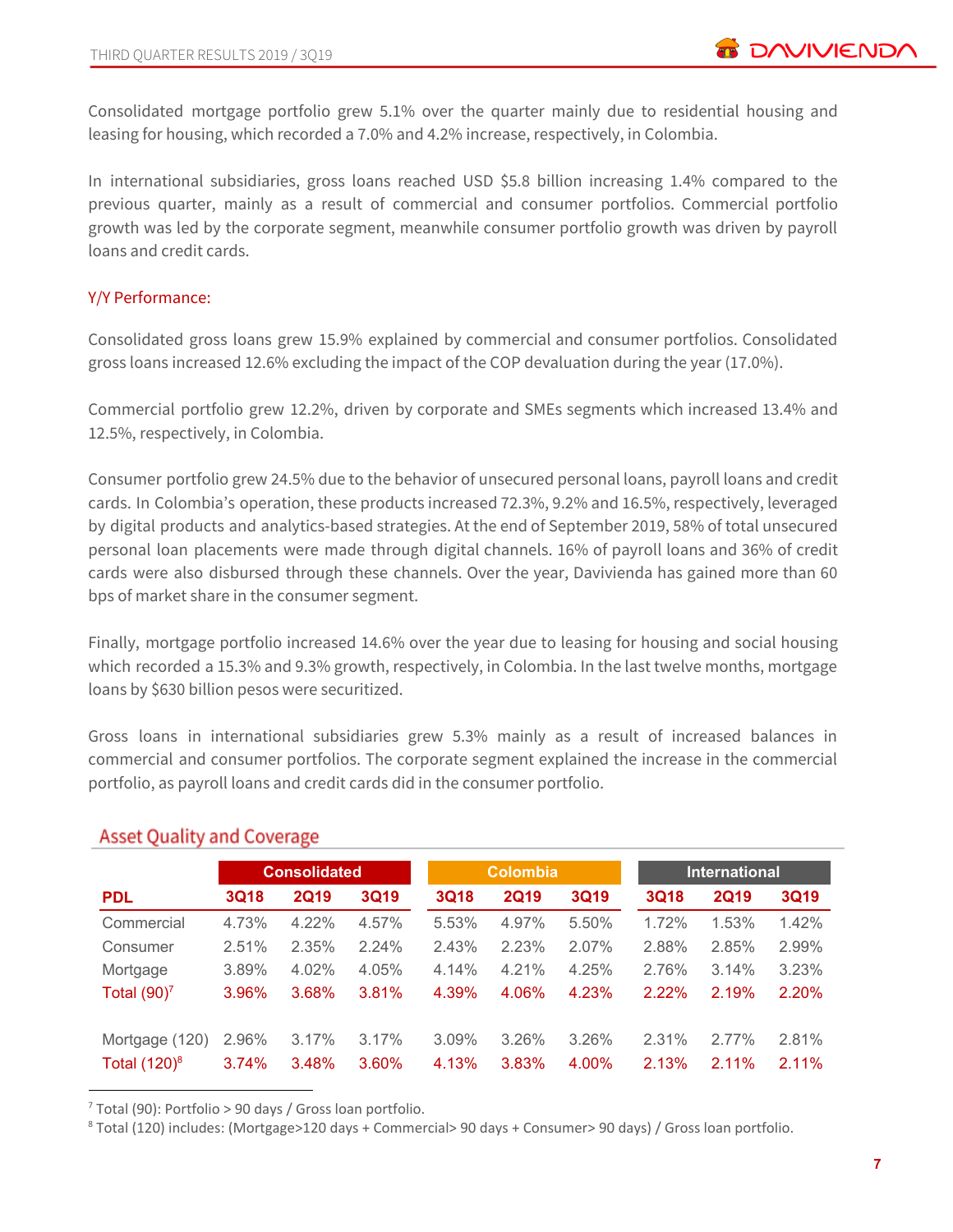# Q/Q Performance:

As of September 30th, 90 days Consolidated PDL stood at 3.81%, increasing 12 bps compared to the previous quarter, mainly as a result of the commercial portfolio.

Commercial portfolio PDL closed at 4.57%, impacted by Colombia's operation where the ratio stood at 5.50%, increasing 53 bps over the quarter. This behavior is explained mainly by the deterioration of some customers in the construction sector, as well as other corporate customers. In Central America, the commercial portfolio PDL as of September was 1.42%, decreasing 10 bps against 2Q19 due to payments received from corporate customers and restructuring agreements with some others.

90 days PDL ratio for the consumer portfolio closed at 2.24%, 10 bps lower than the figure reported in June 2019. In Colombia, the ratio was positively impacted by portfolio growth and better performance of vintages since 2018. In Central America, the consumer portfolio PDL ratio increased 14 bps mainly due to payroll loan deterioration in El Salvador.

90 and 120 days PDL of mortgage loans closed at 4.05% and 3.17% respectively, showing a relatively steady behavior compared to the previous quarter. In the Colombian operation, 90 days PDL increased slightly (explained by the deterioration of restructured debt in previous months), while 120 days PDL remained stable. In Central America, both ratios of mortgage loans rose due to deterioration in Costa Rica and Panama.

Write-offs for the total loan-book reached \$480 billion in 3Q19, increasing 2.7% as a result of higher write-offs in the consumer portfolio throughout the quarter.

| <b>Write-offs</b> |                                    | <b>Quarterly Figures</b> | $%$ Chg. |     |        |
|-------------------|------------------------------------|--------------------------|----------|-----|--------|
| (COP billion)     | 3019<br><b>3Q18</b><br><b>2019</b> |                          |          |     | Y/Y    |
| Total write-offs  | 523                                | 467                      | 480      | -27 | $-8.3$ |

# Y/Y Performance:

90 days consolidated PDL decreased 15 bps over the year as a result of commercial and consumer portfolios' performance.

Commercial portfolio PDL fell 16 bps compared to 3Q18. In Colombia, as well as in Central America, PDL ratios improved due to payments and restructuring agreements.

Consumer portfolio PDL decreased 27 bps compared to 3Q18. The ratio diminished in Colombia as a result of portfolio growth and better performance of unsecured personal loans, credit cards and vehicle loans' vintages since 2018. In Central America, the consumer portfolio PDL increased explained by payroll loan dynamics in El Salvador and personal loans in Costa Rica (the latter impacted by high unemployment rates and low economic growth in this country).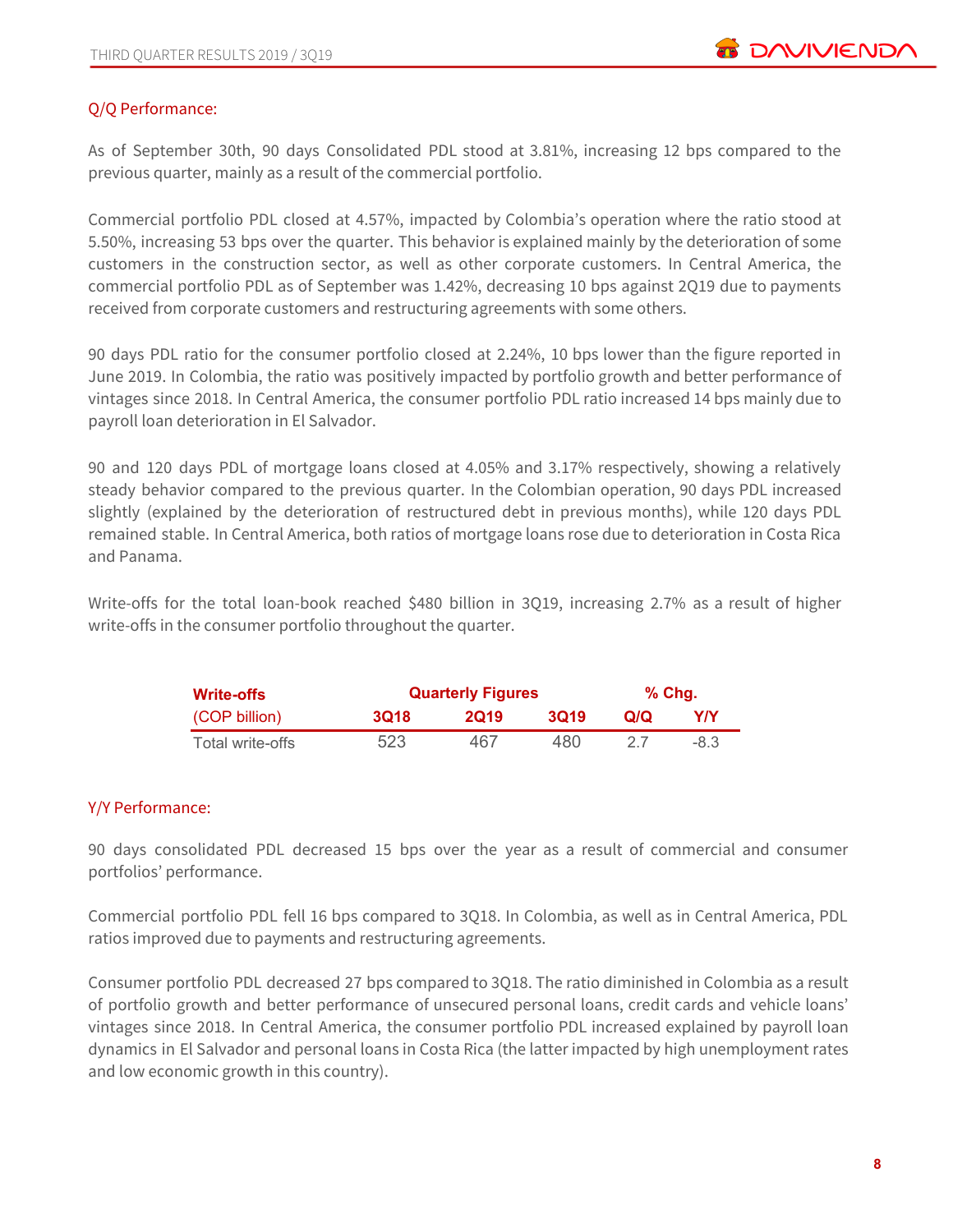90 and 120 days PDL for mortgage loans rose 16 and 22 bps compared to 3Q18. On one hand, securitizations in Colombia throughout the year (totaling \$630 billion) accounted for approximately 10 bps of the ratios' impact. On the other hand, restructuring agreements, made in January and February within the Housing Law framework, deteriorated during the second quarter resulting in a higher balance of non-performing loans in this period, which has maintained until the third quarter. In the case of Central America, 90 and 120 days mortgage PDL increased mainly because of Costa Rica's macroeconomic situation.

Write-offs in 3Q19 decreased 8.3% over the year, mainly due to lower write-offs in consumer and mortgage portfolios.

Accumulated write-offs as of September reached \$1.4 trillion, decreasing 1.5% compared to the same period last year, as a result of lower write-offs in Colombia's consumer portfolio.

| <b>Write-offs</b> | <b>Accumulated Figures</b> |                |        |  |  |  |
|-------------------|----------------------------|----------------|--------|--|--|--|
| (COP trillion)    | <b>Sep. 18</b>             | <b>Sep. 19</b> | Y/Y    |  |  |  |
| Write-offs        | 1.422                      | 1.400          | $-1.5$ |  |  |  |

# Coverage

|            | Coverage <sup>9</sup> |             |             |  |             | <b>Total Reserves Coverage<sup>10</sup></b> |             |  |
|------------|-----------------------|-------------|-------------|--|-------------|---------------------------------------------|-------------|--|
| Coverage   | <b>3Q18</b>           | <b>2Q19</b> | <b>3Q19</b> |  | <b>3Q18</b> | <b>2Q19</b>                                 | <b>3Q19</b> |  |
| Commercial | 89.80%                | $122.0\%$   | 119.9%      |  | 105.1%      | 136.6%                                      | 130.5%      |  |
| Consumer   | 270.3%                | 271.4%      | 268.3%      |  | 278.6%      | 291.8%                                      | 296.8%      |  |
| Mortgage   | 33.7%                 | 38.3%       | 39.2%       |  | 65.5%       | 68.3%                                       | 67.7%       |  |
| Total      | 106.0%                | 125.1%      | 123.8%      |  | 124.0%      | 144.6%                                      | 141.7%      |  |

# Q/Q Performance:

Coverage ratio closed at 123.8%, decreasing 129 bps compared to 2Q19. Total consolidated coverage was 141.7% at the end of September, 289 bps lower than the previous quarter due to an increase in 90 days past due loans, despite higher asset allowances and equity reserves.

# Y/Y Performance:

Coverage and Total Reserves Coverage ratios increased 17.7 pps over the year due to increased asset allowances and equity reserves.

<sup>9</sup> Coverage: Asset Allowances / Portfolio> 90 days.

 $10$  Total Reserves Coverage: (Assets Allowances + Equity Reserves) / Portfolio> 90 days.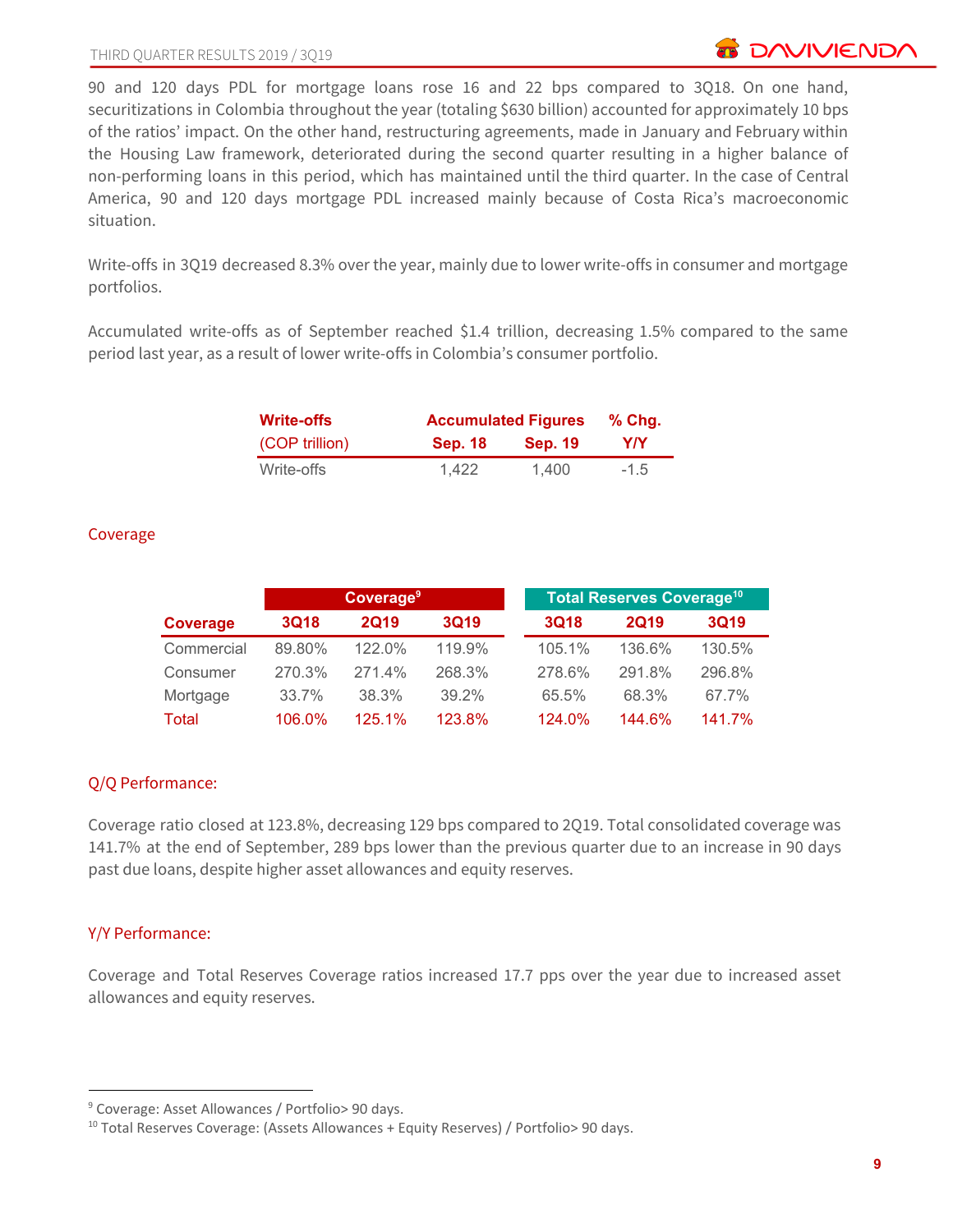# **Funding Sources**

|                        | <b>Consolidated</b><br>(COP Billion) |        |                         |           |          | <b>Colombia</b><br>(COP Billion) |      |          | <b>International</b><br>(USD Million) |                |        |              |
|------------------------|--------------------------------------|--------|-------------------------|-----------|----------|----------------------------------|------|----------|---------------------------------------|----------------|--------|--------------|
|                        |                                      |        |                         | $%$ Chg.  |          |                                  |      | $%$ Chg. |                                       |                |        | $%$ Chg      |
| <b>Funding Sources</b> |                                      |        | Sep. 18 Jun. 19 Sep. 19 | Q/Q Y/Y   |          | <b>Sep. 19</b>                   | Q/Q  | Y/Y      |                                       | <b>Sep. 19</b> | Q/Q    | YN           |
| Demand deposits        | 32,638 38,167                        |        | 38.715                  |           | 1.4 18.6 | 30,188                           | 0.4  | 17.7     |                                       | 2,452          | $-2.8$ | 4.3          |
| Term deposits          | 32.790                               | 34,188 | 35,998                  | 5.3 9.8   |          | 25,783                           | 3.0  | 5.7      |                                       | 2,938          | 2.9    | 4.0          |
| <b>Bonds</b>           | 9.920                                | 11.167 | 12,754                  | 14.2 28.6 |          | 11.161                           | 12.3 | 23.5     |                                       | 458            | 19.7   | 54.5         |
| Credits                | 11.552                               | 12,083 | 12,993                  | 7.5       | - 12.5   | 8,423                            | 12.3 | 17.6     |                                       | 1.314          |        | $-8.0 -11.0$ |
| Total                  | 86,900                               | 95,605 | 100,460                 |           | 5.1 15.6 | 75.555                           | 4.1  | 14.1     |                                       | 7,162          | $-0.4$ | 3.1          |

# Q/Q Performance:

As of September 2019, funding sources totaled \$100.5 trillion, growing 5.1% over the quarter as a result of increased balances in term deposits and bonds. Funding sources grew 3.0% excluding the impact of COP devaluation over the quarter (8.5%).

Demand and term deposits grew 1.4% and 5.3% over the quarter, reaching balances of \$38.7 and \$36.0 trillion respectively, aligned with the strategy of optimizing funding costs.

Bonds reached \$12.8 trillion, growing 14.2% mainly due to the Colombian operation where nearly \$1.3 trillion senior bonds were issued during the quarter, partially offset by the maturity of \$222 billion in July. Bonds increased in Central America because of bonds issued in Costa Rica over the quarter which summed up USD \$72 million.

Credits closed September with a \$13.0 trillion balance, increasing compared to 2Q19 as a result of higher credit volumes with foreign institutions.

Loans to funding ratio stood at 96.5%, increasing 100 bps compared to 2Q19 mainly due to gross loan portfolio growth.

# Y/Y Performance:

Funding sources grew 15.6% over the year as a result of higher balances in demand and term deposits, as well as in bonds. Funding sources increased 11.6% excluding the impact of COP devaluation over the year  $(17.0\%)$ .

In Colombia, demand and term deposits grew 17.7% and 5.7% respectively. On the other hand, in Central America, both types of deposits grew at a similar pace (4.3% and 4.0% respectively).

Consolidated bonds balance increased 28.6% over the year, explained by 23.5% increase in Colombia's operation, as a result of local senior bond issuances totaling \$2.3 trillion pesos, and 54.5% increase in the international operation due to issuances in Costa Rica and El Salvador, which summed up USD \$211.7 million.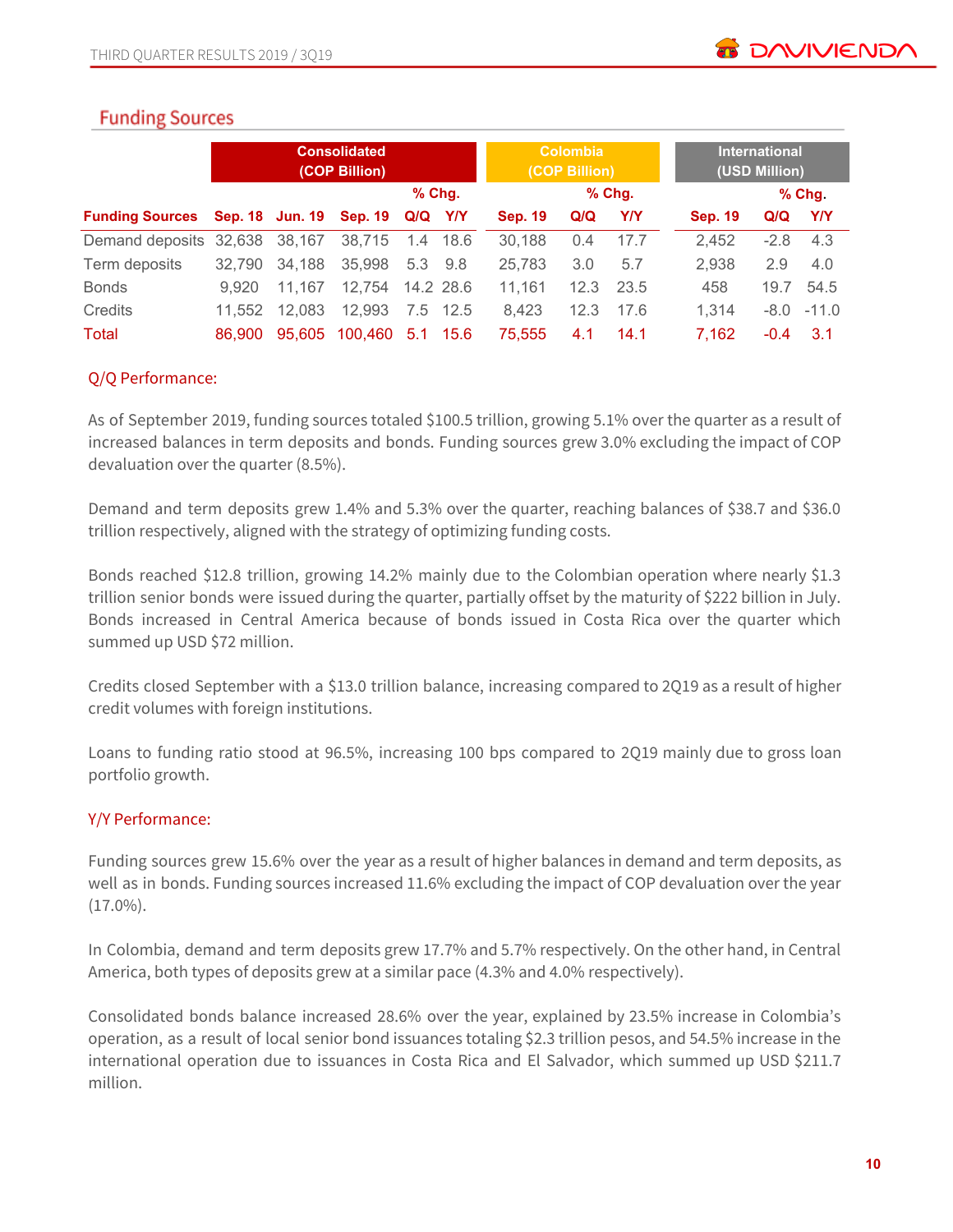Finally, credits grew 12.5% over the year reflecting larger liabilities with foreign financial entities, multilateral organizations and national institutions in Colombia and a lower level of credits in Central America.

Loans to funding ratio increased 20 bps compared to 3Q18.

# **Equity and Regulatory Capital**

| <b>Total Regulatory Capital and</b><br><b>Risk Weighted Assets</b> | <b>Consolidated</b> |             |             |           |            |  |  |  |  |
|--------------------------------------------------------------------|---------------------|-------------|-------------|-----------|------------|--|--|--|--|
| (COP Billion)                                                      | <b>3Q18</b>         | <b>2Q19</b> | <b>3Q19</b> | Q/Q       | <b>Y/Y</b> |  |  |  |  |
| Equity                                                             | 10,934              | 11,854      | 12,383      | 4.5       | 13.3       |  |  |  |  |
| <b>Common Equity Tier I Capital</b>                                | 7,842               | 8,718       | 8,824       | 1.2       | 12.5       |  |  |  |  |
| <b>Tier II Capital</b>                                             | 3,662               | 3,486       | 3,259       | $-6.5$    | $-11.0$    |  |  |  |  |
| <b>Total Regulatory Capital</b>                                    | 11,504              | 12,205      | 12,083      | $-1.0$    | 5.0        |  |  |  |  |
| <b>Risk Weighted Assets</b>                                        | 89,748              | 97,936      | 103,098     | 5.3       | 14.9       |  |  |  |  |
| <b>Capital Adequacy Ratio</b>                                      | 12.27%              | 11.91%      | 11.15%      | $-76$ bps | $-112$ bps |  |  |  |  |
| Tier I                                                             | 8.37%               | 8.51%       | 8.15%       | $-36$ bps | $-22$ bps  |  |  |  |  |
| Tier II                                                            | 3.91%               | 3.40%       | 3.01%       | $-39$ bps | $-90$ bps  |  |  |  |  |

# Q/Q Performance:

Consolidated equity reached \$12.4 trillion at the end of September 2019, growing 4.5% over the quarter due to the resulting profits.

Total capital adequacy ratio stood at 11.15% as of September 2019, 76 bps lower than the figure reported in 2Q19, as a result of lower weight of subordinated debt and higher level of risk-weighted assets, in line with portfolio growth during the quarter. On the other hand, Tier I ratio decreased 36 bps, closing at 8.15%, given risk-weighted assets growth over the quarter. Total capital adequacy ratio is 215 bps above the minimum required by Colombian regulation (9%).

Density<sup>11</sup> of risk-weighted assets closed September 2019 at 85.2%, increasing 90 bps compared to 2Q19 (84.3%).

# Y/Y Performance:

Consolidated equity grew 13.3% due to reserves growth (on the occasion of the \$782 billion capitalization approved by the Shareholders Meeting).

Total capital adequacy ratio decreased 112 bps compared to 3Q18, explained by lower weight of subordinated debt instruments and risk-weighted assets growth over the year (14.9%). On the other hand, Tier I ratio decreased 22 bps against 3Q18.

Density of risk-weighted assets decreased 67 bps compared to 3Q18 (85.9%).

<sup>&</sup>lt;sup>11</sup> Risk Weighted Assets' Density: RWAs by Credit Risk / Total Assets.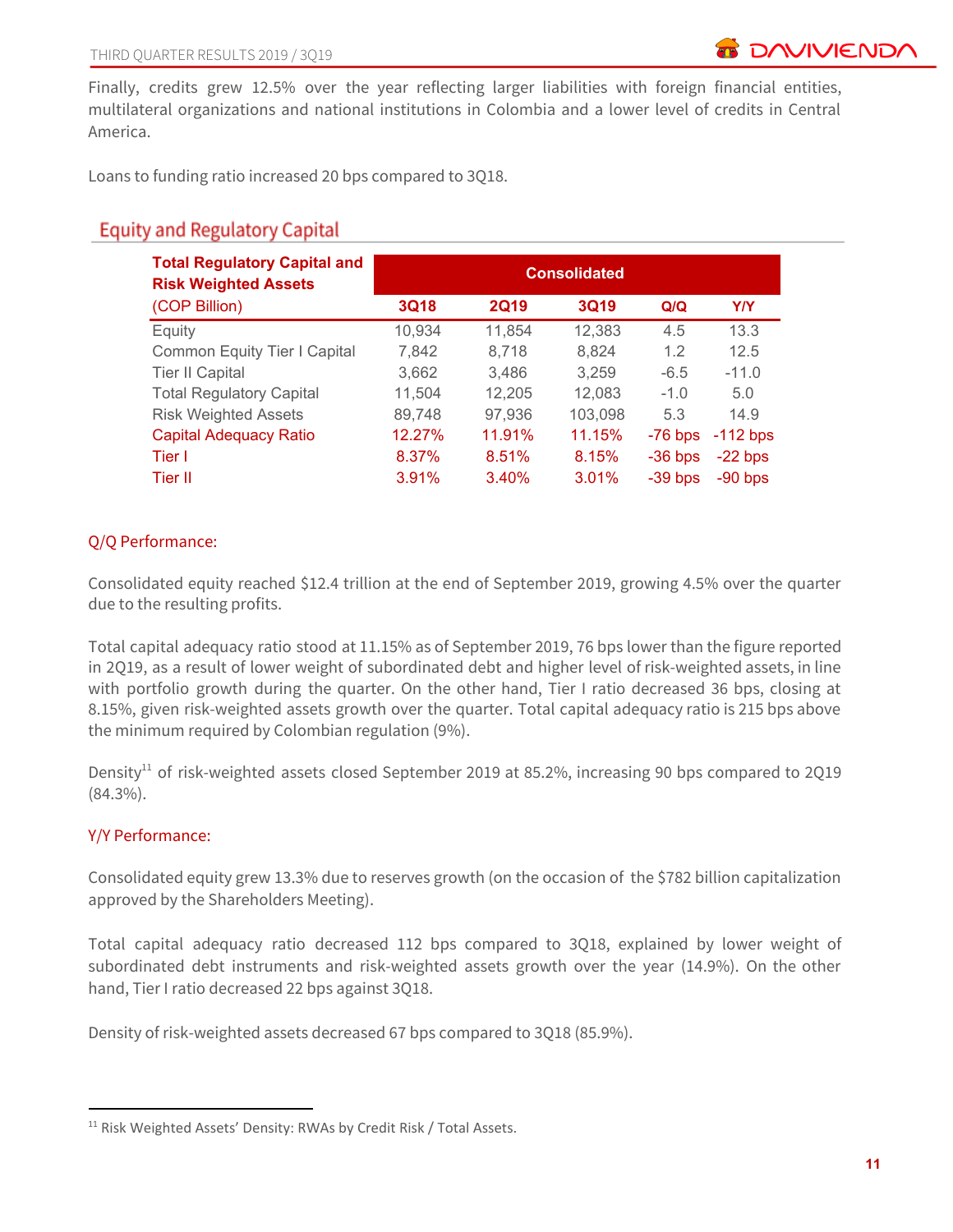# **INCOME STATEMENT**

| <b>Income Statement</b>         |              | <b>Quarterly Figures</b> |             |          | % Chg.     |                | <b>Accumulated Figures</b> |            |  |
|---------------------------------|--------------|--------------------------|-------------|----------|------------|----------------|----------------------------|------------|--|
| (COP billion)                   | <b>3Q18</b>  | <b>2Q19</b>              | <b>3Q19</b> | Q/Q      | <b>Y/Y</b> | <b>Sep. 18</b> | <b>Sep. 19</b>             | <b>Y/Y</b> |  |
| Interest Income                 | 2,320        | 2,611                    | 2,717       | 4.1      | 17.1       | 7,075          | 7,975                      | 12.7       |  |
| Loan Income                     | 2,173        | 2,371                    | 2,494       | 5.2      | 14.8       | 6,592          | 7,247                      | 9.9        |  |
| Commercial                      | 879          | 897                      | 1,008       | 12.4     | 14.6       | 2,643          | 2,860                      | 8.2        |  |
| Consumer                        | 802          | 864                      | 908         | 5.1      | 13.2       | 2,378          | 2,603                      | 9.5        |  |
| Mortgage                        | 491          | 611                      | 578         | $-5.3$   | 17.6       | 1,571          | 1,784                      | 13.5       |  |
| Investment Income               | 119          | 211                      | 195         | $-7.8$   | 63.5       | 405            | 645                        | 59.4       |  |
| Other Income                    | 28           | 28                       | 28          | $-0.4$   | $-0.5$     | 78             | 83                         | 5.5        |  |
| <b>Financial Expenses</b>       | 885          | 995                      | 1,040       | 4.5      | 17.5       | 2,647          | 2,985                      | 12.8       |  |
| <b>Demand Deposits</b>          | 154          | 200                      | 203         | 1.3      | 31.9       | 459            | 592                        | 29.0       |  |
| <b>Term Deposits</b>            | 419          | 410                      | 444         | 8.2      | 5.9        | 1,254          | 1,242                      | $-1.0$     |  |
| Credits                         | 125          | 146                      | 146         | $-0.2$   | 16.4       | 343            | 433                        | 26.2       |  |
| <b>Bonds</b>                    | 170          | 192                      | 200         | 4.1      | 17.6       | 535            | 578                        | 8.1        |  |
| <b>Other Expenses</b>           | 16           | 46                       | 47          | 2.8      | 185.9      | 57             | 141                        | 148.3      |  |
| <b>Gross Financial Margin</b>   | 1,435        | 1,616                    | 1,676       | 3.8      | 16.8       | 4,428          | 4,990                      | 12.7       |  |
| <b>Net Provision Expenses</b>   | 532          | 620                      | 661         | 6.5      | 24.3       | 1,562          | 1,862                      | 19.2       |  |
| Net Interest Margin             | 904          | 996                      | 1,016       | 2.0      | 12.4       | 2,866          | 3,127                      | 9.1        |  |
| Operating Income                | 317          | 356                      | 344         | $-3.3$   | 8.3        | 970            | 1,019                      | 5.1        |  |
| <b>Operating Expenses</b>       | 830          | 892                      | 933         | 4.6      | 12.4       | 2,495          | 2,692                      | 7.9        |  |
| <b>Personnel Expenses</b>       | 345          | 375                      | 374         | $-0.5$   | 8.3        | 1,090          | 1,127                      | 3.5        |  |
| <b>Operation Expenses</b>       | 362          | 351                      | 387         | 10.2     | 7.0        | 1,043          | 1,061                      | 1.7        |  |
| <b>Other Expenses</b>           | 123          | 166                      | 172         | 4.2      | 39.8       | 362            | 504                        | 39.3       |  |
| <b>Exchange and Derivatives</b> | 42           | $-15$                    | 46          | 100.0    | 10.3       | 89             | 32                         | $-64.8$    |  |
| Other Income and Expenses, net  | $\mathbf{1}$ | $\overline{7}$           | $-8$        | $-100.0$ | $-100.0$   | $-21$          | $-25$                      | $-18.4$    |  |
| Income before Taxes             | 434          | 451                      | 464         | 2.9      | 7.1        | 1,410          | 1,461                      | 3.6        |  |
| Income Tax                      | 145          | 89                       | 120         | 34.4     | $-17.0$    | 385            | 362                        | $-6.2$     |  |
| <b>Net Profit</b>               | 289          | 362                      | 344         | $-4.8$   | 19.1       | 1,024          | 1,099                      | 7.3        |  |

# **Net Profit**

# Quarterly figures

# Q/Q Performance:

Net profits at the end of September 2019 totaled \$344 billion, 4.8% lower than 2Q19. Therefore, Annualized Quarter Return on Average Equity (ROAE) reduced 108 bps closing at 11.4%.

Net profit for Colombia's operation reached approximately \$275 billion, decreasing 8.7% compared to the previous quarter, explained by lower investment and operating income, as well as higher operating and provision expenses.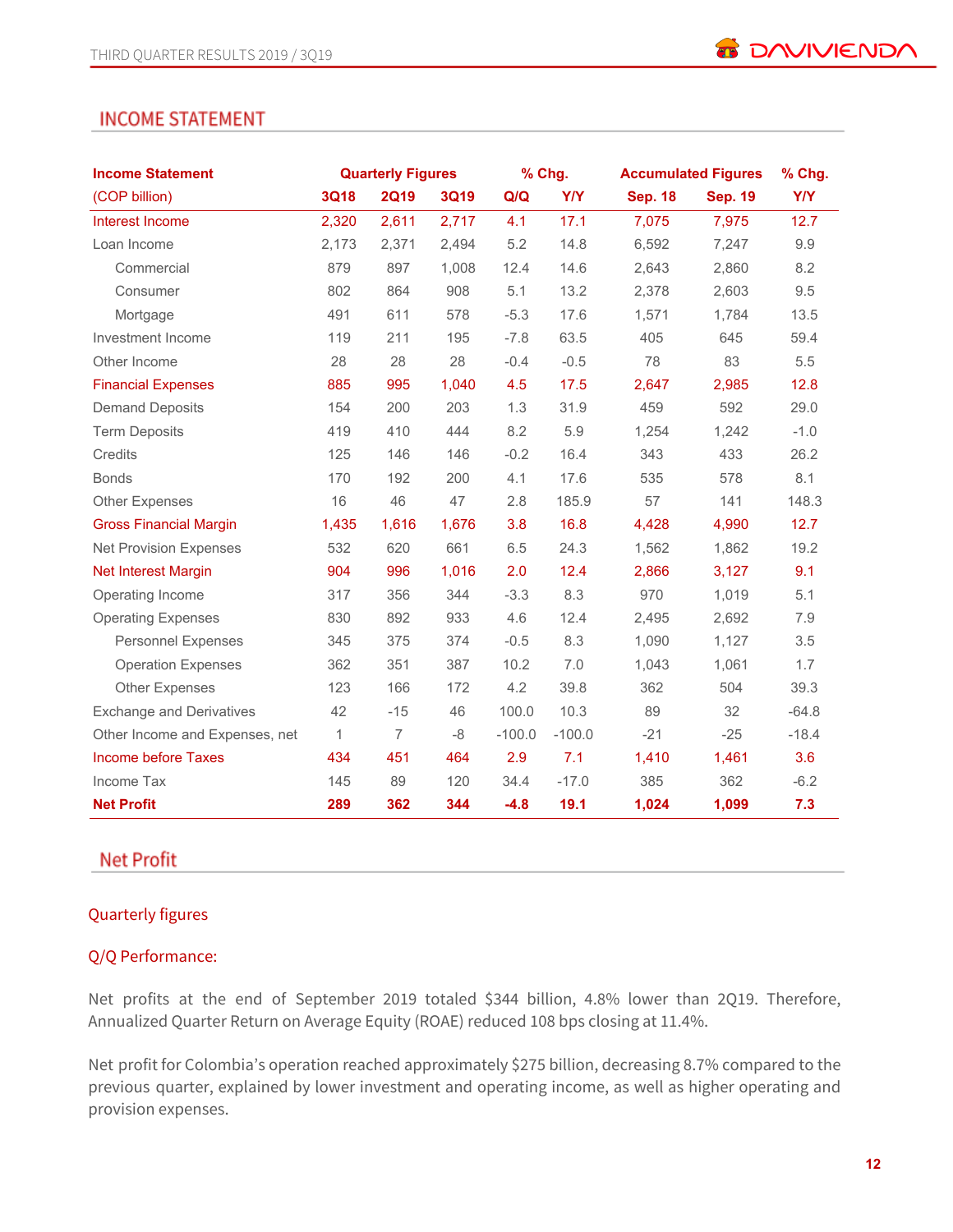Loan income in Colombia showed a greater dynamism, growing 5.6% mainly because of higher commercial portfolio income compared to 2Q19, when a lower income was recorded as a result of some debt restructuring. In contrast, investment income reduced 11.9% due to lower debt instruments valuation compared to 2Q19. Furthermore, operating expenses grew as a result of advertising and digital transformation projects. Finally, net provision expenses rose 3.9% due to the increased volume of consumer portfolio, as well as higher coverage levels for corporate customers.

Profits of foreign subsidiaries reached approximately USD\$20.9 million, increasing 11.3% as a result of higher foreign exchange income (11.1%).

### Y/Y Performance:

Consolidated profits in 3Q19 showed an annual growth of 19.1% driven by higher financial and operating income coupled with lower income tax. Accordingly, Annualized Quarter Return on Average Equity (ROAE) was 65 bps higher than the figure reported in 3Q18.

In Colombia's operation, loan and investment income rose 13.6% and 75.2%, respectively. Returns from the investment portfolio increased due to higher valuation compared to the same quarter of the past year. On the other hand, operating income increased 6.4% driven by higher income derived from services. Finally, income tax decreased 17.3% contributing to a 27.5% profit growth against 3Q18.

Net profits in Central America decreased 16.0% as a result of higher financial expenses, provision expenses (mainly in Costa Rica given the economic situation of the country) and higher hedging strategy costs associated to Costa Rica's currency appreciation.

### Accumulated figures

### Y/Y Performance

Accumulated profits as of September 2019 reached \$1.1 trillion, growing 7.3% compared to the same period last year. 12-months ROAE closed at 12.7% decreasing 30 bps in the same period. In the 12 months preceding 3Q18, profits were atypical because of lower provision expenses resulting from IFRS 9 implementation, and non-recurrent income from real estate assets' sales. Therefore, accumulated profits in the 12 months preceding 3Q19 grew less compared to the accumulated profits in 3Q18, explaining the ROAE reduction.

In Colombia's operation accumulated profits grew 10.7%, driven mainly by higher financial and operating income. Among loan income, consumer and mortgage portfolio income recorded growth rates of 7.6% and 12.3% respectively. Investment income increased 63.9% due to public debt appreciation, as well as valuation adjustments of securitization instruments which generated a non recurring income in 1Q19. Lastly, operating income increased 2.9% driven mainly by higher income derived from fees and services.

Accumulated profits in Central America decreased 17.1%, as a result of higher financial expenses from saving accounts coupled with higher provision expenses and higher hedging strategy costs associated to Costa Rica's currency appreciation.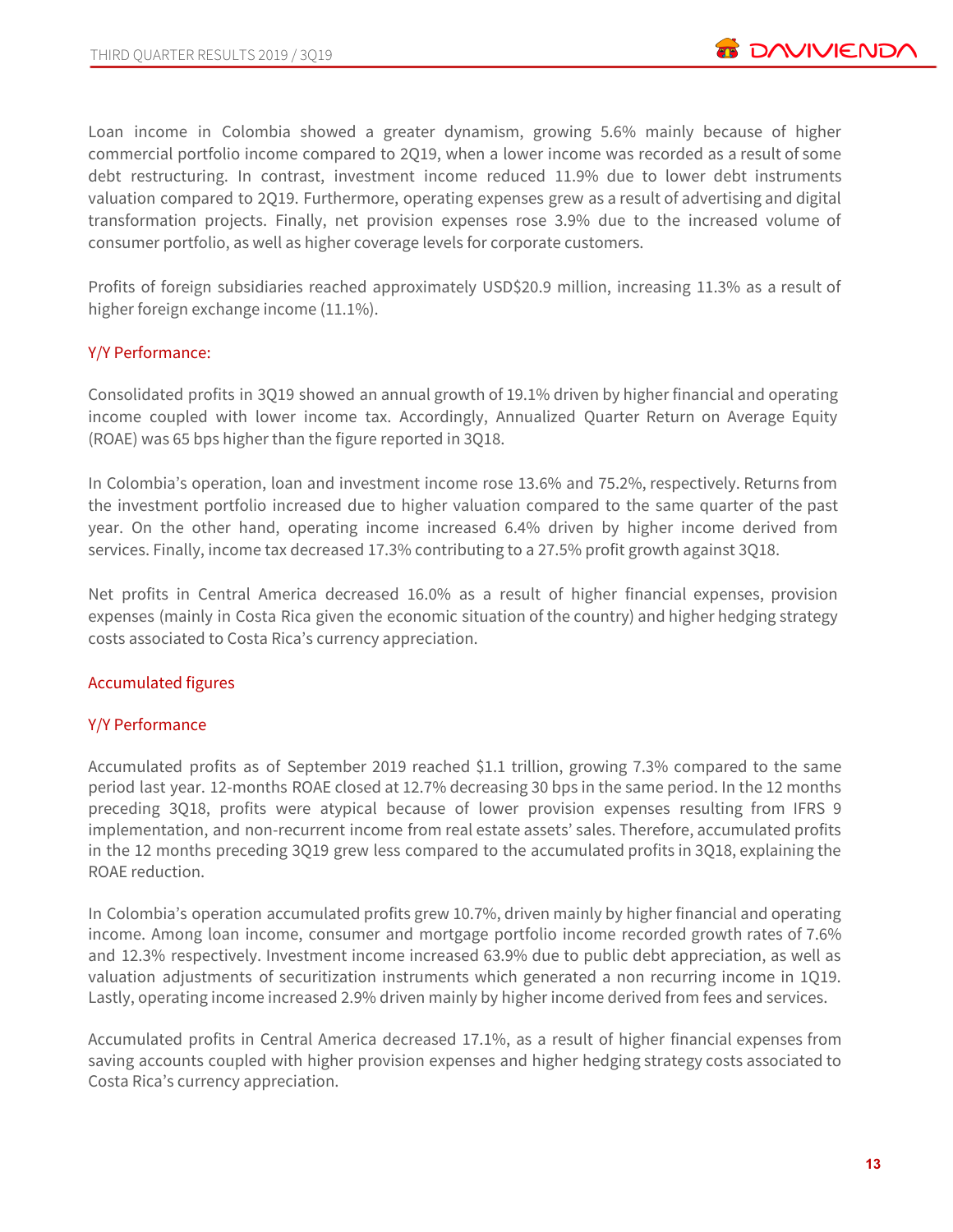# **Gross Financial Margin**

| <b>Gross Financial Margin</b>    | <b>Quarterly Figures</b> |             | $%$ Chg.    |        | <b>Accumulated</b><br><b>Figures</b> |                 | % Chg. |            |
|----------------------------------|--------------------------|-------------|-------------|--------|--------------------------------------|-----------------|--------|------------|
| (COP billion)                    | <b>3Q18</b>              | <b>2Q19</b> | <b>3Q19</b> | Q/Q    | Y/Y                                  | Sep. 18 Sep. 19 |        | <b>Y/Y</b> |
| Loan Income                      |                          | 2.173 2.371 | 2,494       | 5.2    | 14.8                                 | 6.592           | 7.247  | 9.9        |
| Investments and Interbank Income | 147                      | 240         | 223         | $-6.9$ | 51.3                                 | 483             | 728    | 50.6       |
| <b>Financial Income</b>          | 2.320                    | 2.611       | 2.717       | 4.1    | 17.1                                 | 7.075           | 7.975  | 12.7       |
| <b>Financial Expenses</b>        | 885                      | 995         | 1.040       | 4.5    | 17.5                                 | 2.647           | 2,985  | 12.8       |
| <b>Gross Financial Margin</b>    | 1.435                    | 1.616       | 1.676       | 3.8    | 16.8                                 | 4,428           | 4,990  | 12.7       |

# Quarterly figures

### Q/Q Performance:

Consolidated gross financial margin closed at \$1.7 trillion at the end of September 2019, increasing 3.8% compared to 2Q19, mainly as a result of higher loan income which rose 5.2%.

In Colombia, loan income grew 5.6% mainly because of higher commercial portfolio income. This behavior was counterbalanced by lower mortgage portfolio income, resulting from cyclical changes in the UVR (inflation-linked unit).

Additionally, investment income in Colombia decreased 11.9% given that the greatest valuation recorded throughout the year was in 2Q19.

Financial expenses in Colombia rose 5.4% due to higher term deposit expenses, in line with their increased balance.

Consequently, gross financial margin for the operation in Colombia grew 3.7% compared to 2Q19.

In Central America, gross financial margin increased 0.9% compared to 2Q19. This behavior is explained by loan income stability and decreasing financial expenses (-1.4%). Commercial portfolio income decreased as well as consumer loan income. However, mortgage loan income grew 4.2%. Within financial expenses, the main reduction stemmed from Costa Rica due to lower money market operations and lower funding costs, following the intervention rate cuts throughout 2019.

Consequently, annualized quarter NIM closed at 6.41%, decreasing 5 bps compared to 2Q19.

| <b>NIM</b>                |       |             |             |      | <b>Bps. Chg</b> |  |
|---------------------------|-------|-------------|-------------|------|-----------------|--|
| <b>Annualized Quarter</b> | 3018  | <b>2019</b> | <b>3019</b> | വറ   | Y/Y             |  |
| Total NIM                 | 6.24% | 6.46%       | $6.41\%$    | $-5$ |                 |  |

# Y/Y Performance:

Gross financial margin grew 16.8% compared to 3Q18 driven by loan and investment income growth.

In Colombia, gross financial margin increased 16.3% compared to 3Q18. Higher loan income was explained by the commercial and consumer segments, whose income grew 13.2% and 12.0%,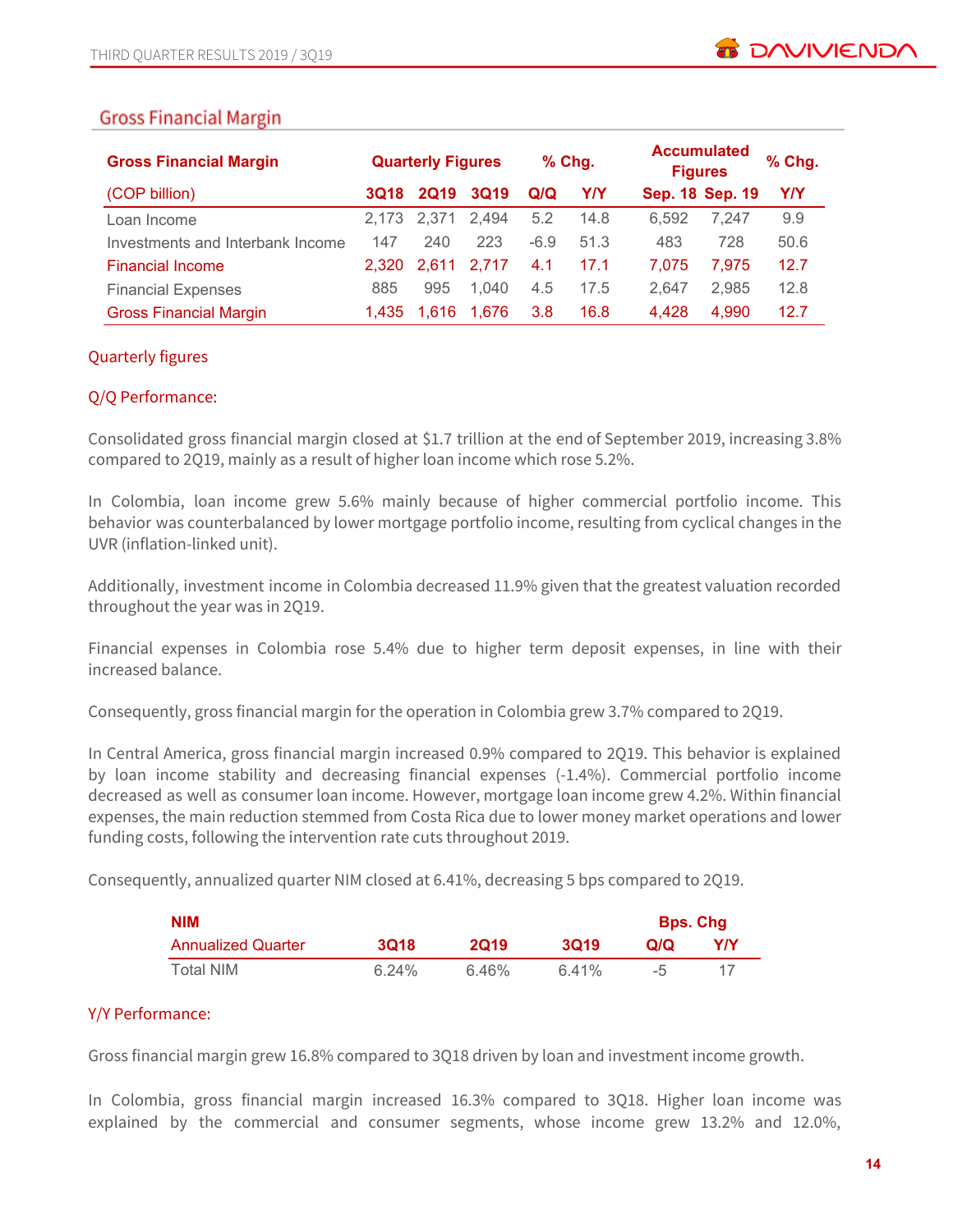respectively. Moreover, investment income grew 75.2% over the year concentrated in debt instruments as a result of their appreciation. On the other hand, financial expenses increased 15.2% in Colombia due to higher demand deposit expenses, larger money market operations and higher interest expenses associated with IFRS 16 implementation.

In Central America, gross financial margin denominated in USD increased 5.5% compared to 3Q18, as a result of higher loan and investment income. Commercial and consumer portfolio income increased 5.4% and 8.7% respectively, leading loan income growth. Investment income was positively impacted by the appreciation and portfolio recomposition given the exchange rate volatility. Increased financial expenses stemmed from higher expenses of saving deposits and bonds, which increased 34.5% and 51.0%, respectively.

Annualized NIM for the quarter increased 17 bps compared to 3Q18, as a result of higher gross financial margin growth over the past year, compared to performing assets growth throughout the same period.

# Accumulated figures

# Y/Y Performance

As of September 2019, gross financial margin reached \$5.0 trillion, rising 12.7% against the same period last year, due to higher loan and investment income.

Gross financial margin in Colombia's operation nearly totaled \$4.1 trillion, growing 11.0% against the accumulated figure for the same period last year. Higher loan income derived from commercial and consumer portfolios. Growth in investment income resulted from public and private debt instruments appreciation throughout 2019, as well as from non-recurring income received in 1Q19 due to valuation adjustments of securitization instruments. On the other hand, financial expenses increased because of higher interest expenses associated with increased balances of demand deposits and IFRS 16 adoption, coupled with higher expenses derived from a larger position in passive money market operations employed to fund the trading portfolio.

Accumulated gross financial margin from Central America's operation closed at USD \$270.3 million as of September 2019, increasing 8.0% due to higher commercial and consumer loan income. Investment income grew 31.4% due to debt instruments appreciation throughout the year. In particular, returns on short-term and long-term instruments in Costa Rica, denominated in both Costa Rican Colons and in USD, increased. Finally, accumulated financial expenses increased compared to September 2018 due to higher expenses of demand deposits and bonds.

The 12-month NIM closed at 6.55%, remaining relatively steady compared to the figure reported in September 2018 (2 bps increase).

| <b>NIM</b> |             |             |             |    | <b>Bps. Chg</b> |
|------------|-------------|-------------|-------------|----|-----------------|
| 12 Months  | <b>3Q18</b> | <b>2019</b> | <b>3019</b> | വറ | Y/Y             |
| Total NIM  | 6.53%       | $6.52\%$    | 6.55%       |    |                 |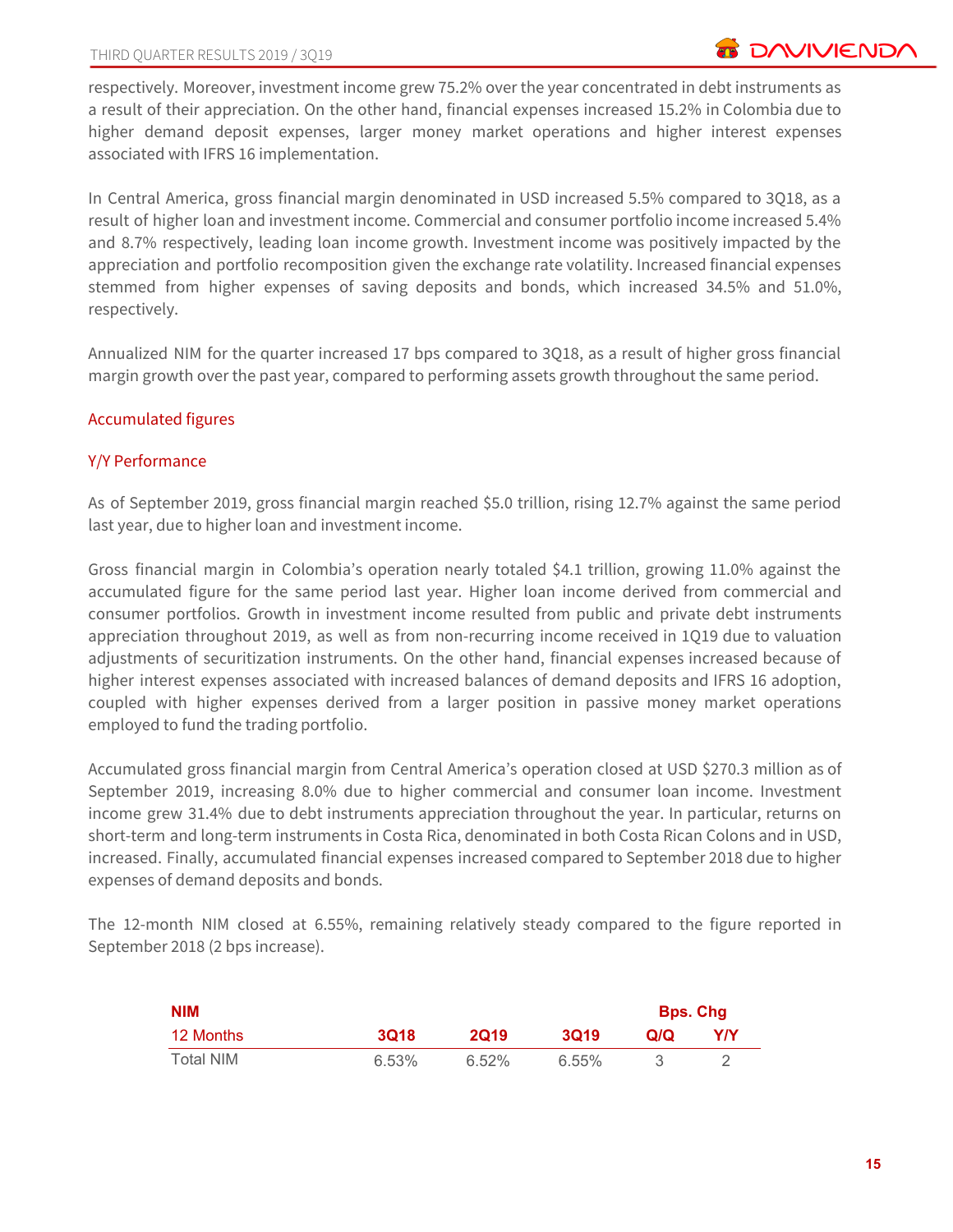# **Provision Expenses**

| <b>Provision Expenses</b>     |             | <b>Quarterly Figures</b> |             | $%$ Chg. |      | <b>Accumulated Figures % Chg.</b> |                |      |
|-------------------------------|-------------|--------------------------|-------------|----------|------|-----------------------------------|----------------|------|
| (COP billion)                 | <b>3Q18</b> | <b>2Q19</b>              | <b>3Q19</b> | Q/Q      | Y/Y  | <b>Sep. 18</b>                    | <b>Sep. 19</b> | Y/Y  |
| Provision for credit losses   | 618         | 764                      | 816         | 6.8      | 32.0 | 1.851                             | 2.270          | 22.6 |
| Loan recoveries               | 85          | 137                      | 154         | 11.8     | 80.9 | 284                               | 399            | 40.5 |
| Net loan sales                |             |                          | 2.          | -70.6    | 10.8 | 6                                 | 9              | 55.8 |
| <b>Net Provision Expenses</b> | 532         | 620                      | 661         | 6.5      | 24.3 | 1.562                             | 1.862          | 19.2 |

# Quarterly figures

# Q/Q Performance:

Consolidated gross provision expenses reached a balance of \$816 billion for the quarter. In Colombia, higher provision expenses were explained by consumer portfolio growth and additional provisions for the infrastructure sector. Provision expenses in Central America increased mainly due to consumer loan performance and were concentrated in Honduras.

Recoveries occurred mainly in the international subsidiaries, where they grew 21.3% over the quarter, primarily in the commercial segment.

As a result, provision expenses (net of recoveries) for 3Q19 reached \$661 billion, increasing 6.5% compared to 2Q19.

Annualized Cost of Risk for the quarter stayed at 2.72%, remaining stable over the quarter.

| <b>Cost of Risk</b>       |      |                   |        |     | <b>Bps. Chg</b> |
|---------------------------|------|-------------------|--------|-----|-----------------|
| <b>Annualized Quarter</b> | 3018 | <b>2019</b>       | - 3019 | Q/Q | YIY             |
| CoR                       |      | 2.54% 2.72% 2.72% |        |     | 18              |

# Y/Y Performance:

Consolidated gross provision expenses grew 32.0% and occurred mainly in Colombia's commercial portfolio, given the increased coverage for specific corporate cases.

Consolidated recoveries grew compared to 3Q18 primarily due to collections in Colombia's consumer segment where written-off portfolio sales increased.

As a result from the above, 3Q19 provision expenses (net of recoveries) recorded an annual increase of 24.3%.

Annualized Cost of Risk for the quarter increased 18 bps compared to 3Q18, impacted by increased net provision expenses.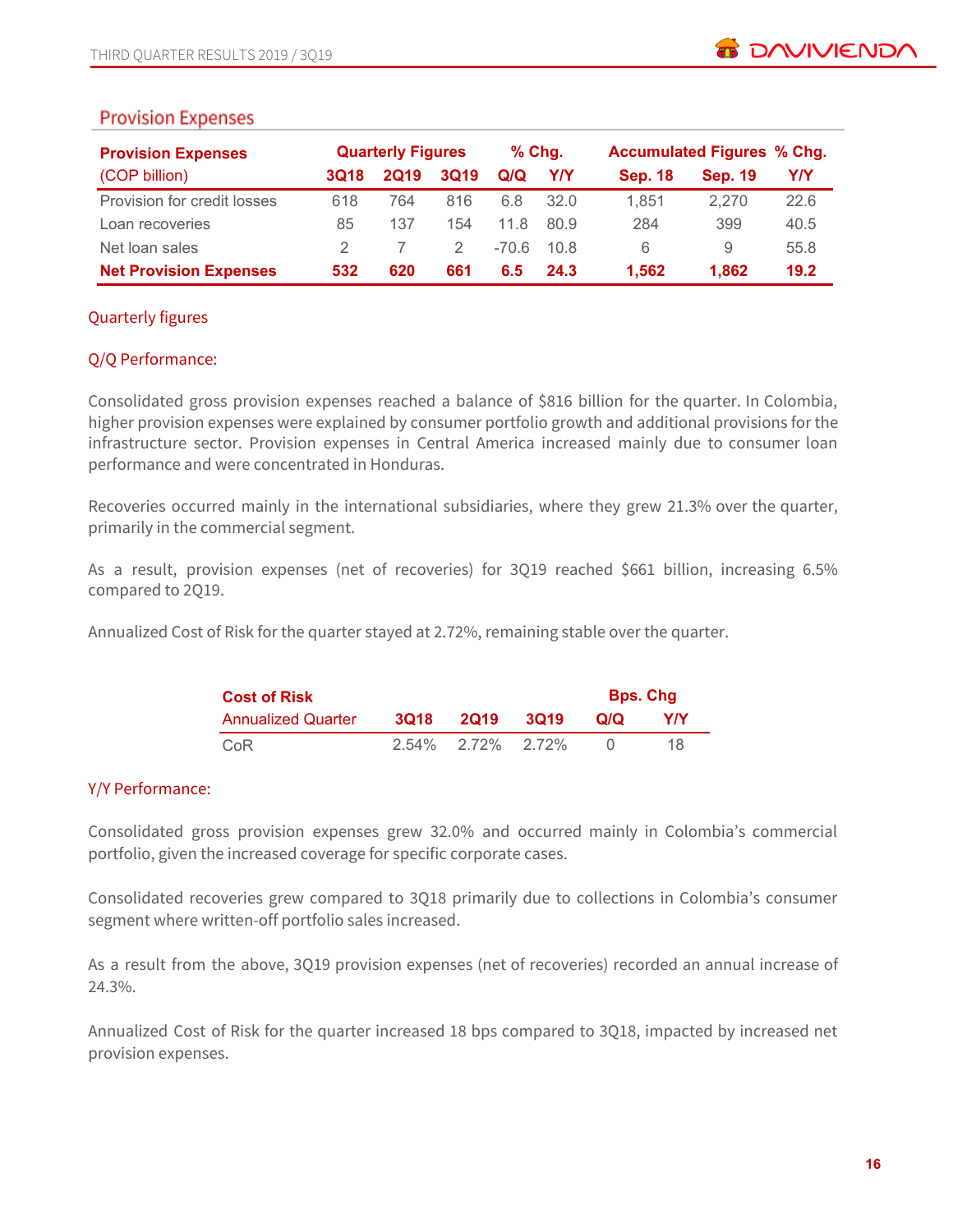### Accumulated Figures

### Y/Y Performance:

Provision expenses (net of recoveries) as of September 2019 reached \$1.9 trillion, increasing 19.2% compared to the accumulated as of September 2018. Higher provision expenses stemmed from the commercial portfolio, followed by the consumer and mortgage portfolios.

| <b>Cost of Risk</b> |                      | <b>Bps. Chg</b> |            |
|---------------------|----------------------|-----------------|------------|
| 12 months           | 3Q18 2Q19 3Q19       | Q/Q             | <b>Y/Y</b> |
| CoR                 | $2.48\%$ 2.46% 2.45% | $-1$            | -3         |

12-month Cost of Risk<sup>12</sup> closed at 2.45%, down 3 bps compared to the figure reported in September 2018, due to the impact of loan portfolio growth throughout the year.

# **Operating Income**

### Quarterly figures

### Q/Q Performance:

During the last quarter, net operating income reached nearly \$344 billion, decreasing 3.3% compared to the previous quarter due to lower dividend income and higher commission expenses.

Dividend income decreased in comparison to 2Q19, when dividends from associated entities were received mainly in Colombia. On the other hand, commission expenses increased in Colombia's operation because of credit and debit cards royalties, billing and processing fees.

### Y/Y Performance:

Consolidated operating income increased 8.3% in 3Q19 compared to 3Q18.

Net commission income increased 4.0% explained by the operation in Colombia, where income increased due to fees related with credit cards and trust businesses, partially compensated by higher expenses from larger volume of debit and credit cards transactions. On the other hand, service income grew 14.2%, mainly derived from transaction and corporate services in Colombia.

### Accumulated Figures

### Y/Y Performance:

Accumulated operating income in September 2019 increased 5.1% over the year mainly due to higher debit and credit card commissions originated in the Colombian operation, as well as higher service income derived from collection, transfer, connection services, among others. The increase in income

<sup>&</sup>lt;sup>12</sup> 12-month Cost of Risk = Accumulated Provision Expenses (12 months) / Gross Loans (Quarter Balance).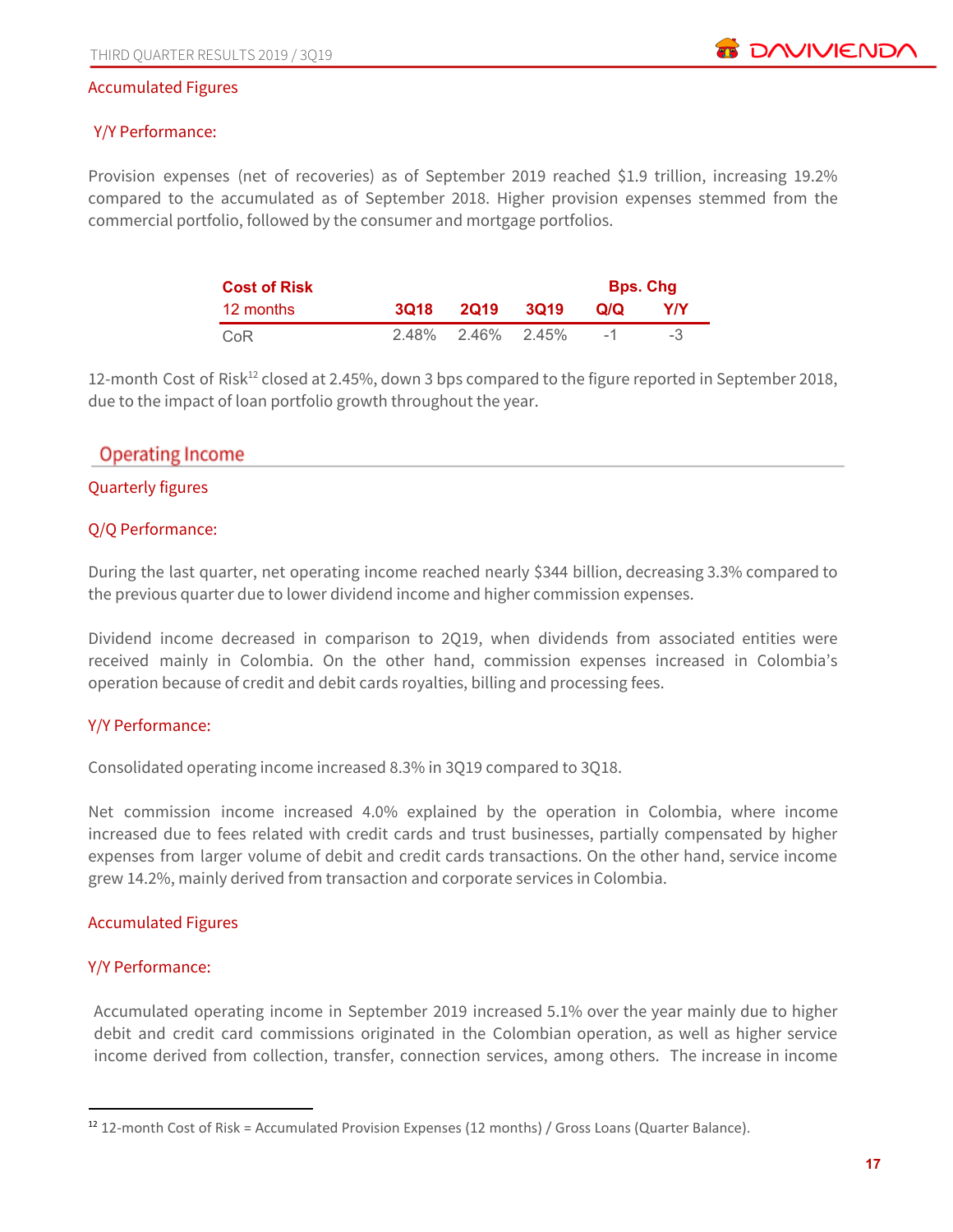was partially offset by higher commission expenses given larger transaction volumes, as well as by exchange rate adjustments.

# **Operating Expenses**

| <b>Operating Expenses</b>   |             | <b>Quarterly Figures</b> |             | $%$ Chg. |      |                |                | <b>Accumulated Figures</b> |  | $%$ Chg. |
|-----------------------------|-------------|--------------------------|-------------|----------|------|----------------|----------------|----------------------------|--|----------|
| (COP billion)               | <b>3Q18</b> | <b>2Q19</b>              | <b>3Q19</b> | Q/Q      | Y/Y  | <b>Sep. 18</b> | <b>Sep. 19</b> | Y/Y                        |  |          |
| <b>Personnel Expenses</b>   | 345         | 375                      | 374         | $-0.5$   | 8.3  | 1.090          | 1.127          | 3.5                        |  |          |
| <b>Operational Expenses</b> | 362         | 351                      | 387         | 10.2     | 7 Q  | 1.043          | 1.061          | 1.7                        |  |          |
| <b>Other Expenses</b>       | 123         | 166                      | 172         | 4.2      | 39 R | 362            | 504            | 39.3                       |  |          |
| <b>Total Expenses</b>       | 830         | 892                      | 933         | 4.6      | 12.4 | 2,495          | 2,692          | 7.9                        |  |          |

# Quarterly figures

### Q/Q Performance:

Consolidated operating expenses closed at \$933 billion, 4.6% higher compared to 2Q19, mainly as a result of higher expenses related to advertising and digital transformation projects in Colombia and Central America.

Considering the above, and as a result of higher gross financial margin, annualized Cost-to-Income ratio for the quarter was 45.3%, 40 bps lower compared to 2Q19.

| <b>Cost-to-Income</b>     | <b>Bps. Chg</b> |             |             |        |        |
|---------------------------|-----------------|-------------|-------------|--------|--------|
| <b>Annualized Quarter</b> | <b>3Q18</b>     | <b>2019</b> | <b>3019</b> | Q/Q    | YIY    |
| Cost-to-Income            | $46.2\%$        | 457%        | 45.3%       | $-4()$ | $-9()$ |

### Y/Y Performance:

Consolidated operating expenses increased 12.4% compared to 3Q18 explained by higher administrative and depreciation expenses. Administrative expenses grew mainly in Colombia due to digital initiatives and alliances. On the other hand, higher depreciation expenses of property, plant, and equipment for rights-of-use are related to IFRS 16 adoption.

As a result from the above, annualized Cost-to-Income ratio decreased 90 bps compared to the one reported in 3Q18.

### Accumulated Figures

### Y/Y Performance:

At the end of September 2019, accumulated operating expenses reached \$2.7 trillion, growing 7.9% compared to accumulated expenses as of September 2018. This result is explained by higher administrative expenses due to outsourcing fees, IT services and maintenance expenses.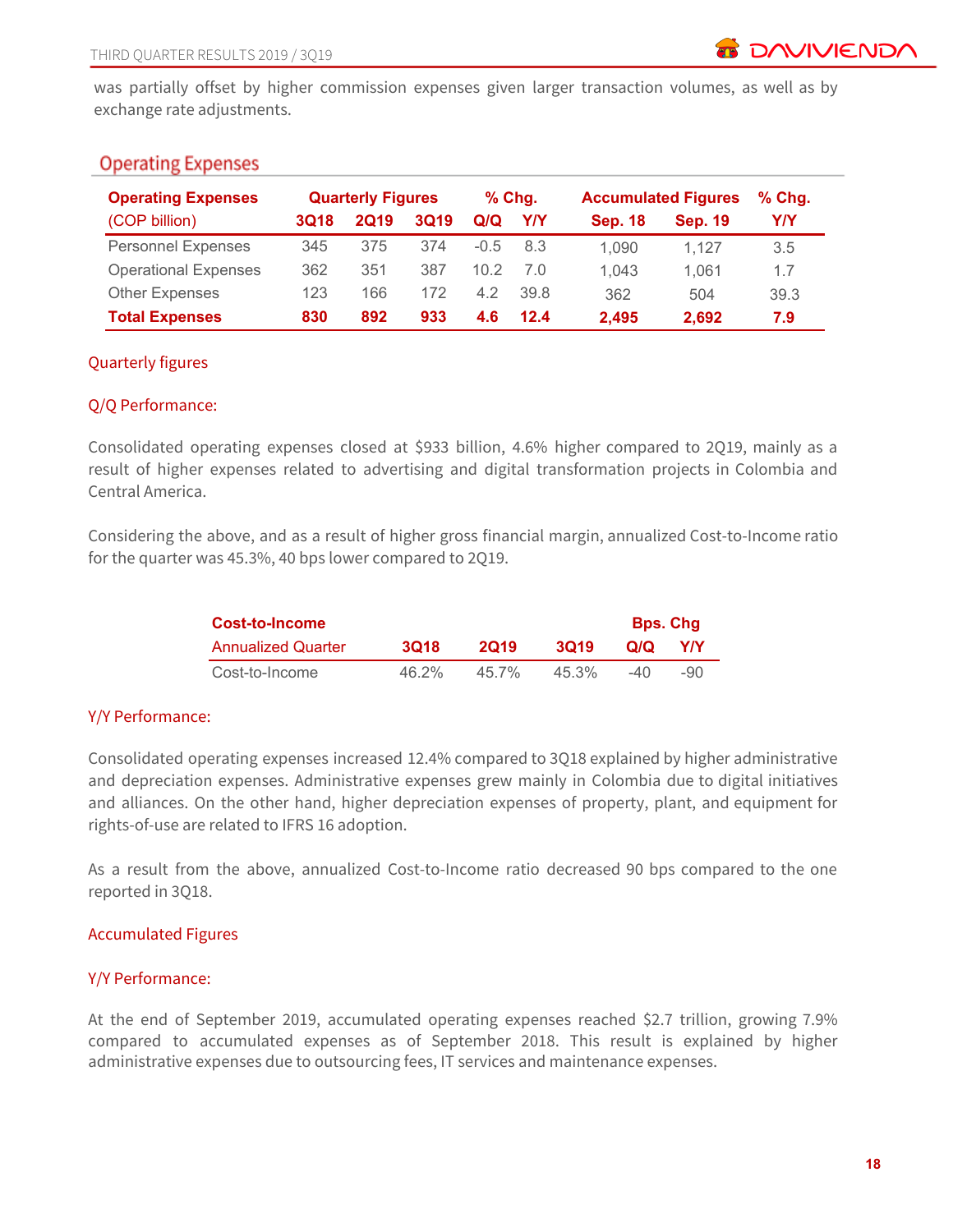

12-month Cost-to-Income ratio closed at 45.8%, 70 bps lower than the figure reported in September 2018, mainly due to the impact of higher gross financial margin over the last 12 months.

|                          | <b>Cost-to-Income</b>     |             |             |             |     | <b>Bps. Chg</b> |            |
|--------------------------|---------------------------|-------------|-------------|-------------|-----|-----------------|------------|
|                          | 12 months                 | <b>3Q18</b> | <b>2Q19</b> | <b>3Q19</b> |     | Q/Q             | Y/Y        |
|                          | Cost-to-Income            | 46.5%       | 46.0%       | 45.8%       |     | $-20$           | $-70$      |
| Taxes                    |                           |             |             |             |     |                 |            |
| <b>Quarterly figures</b> |                           |             |             |             |     |                 |            |
|                          | <b>Tax Rate</b>           |             |             |             |     | Pps. Chg        |            |
|                          | Quarter                   | <b>3Q18</b> | <b>2Q19</b> | <b>3Q19</b> | Q/Q |                 | <b>Y/Y</b> |
|                          | <b>Effective Tax Rate</b> | 33.4%       | 19.8%       | 25.9%       | 6.1 |                 | $-7.5$     |

### Q/Q Performance:

In 3Q19 income tax closed at \$120 billion, which generated an increase in the effective tax rate compared to the previous quarter. This was due to the adjustment in the long-term income tax rate applied to loan provisions estimated on the Individual Income Statement under local rules, versus the Consolidated Income Statement under IFRS.

# Y/Y Performance:

Income tax decreased 17.0% in 3Q19 compared to 3Q18, as a result of a higher tax discount for Industry and Commerce Tax (ICA) and VAT.

### Accumulated Figures

### Y/Y Performance:

As of September 2019, income tax stood at \$362 billion, decreasing 6.2% compared to the amount accumulated in the same period of the previous year, as a result of the adjustment in the long-term income tax rate applied to loan provisions estimated on the Individual Income Statement under local rules, versus the Consolidated Income Statement under IFRS.

Consequently, the accumulated effective tax rate decreased by 2.6 pps.

| <b>Tax Rate</b>           | <b>Pps. Chg</b> |           |            |
|---------------------------|-----------------|-----------|------------|
| Accumulated               | <b>Sep. 18</b>  | – Sep. 19 | <b>Y/Y</b> |
| <b>Effective Tax Rate</b> | 27.3%           | 24.7%     | $-2.6$     |